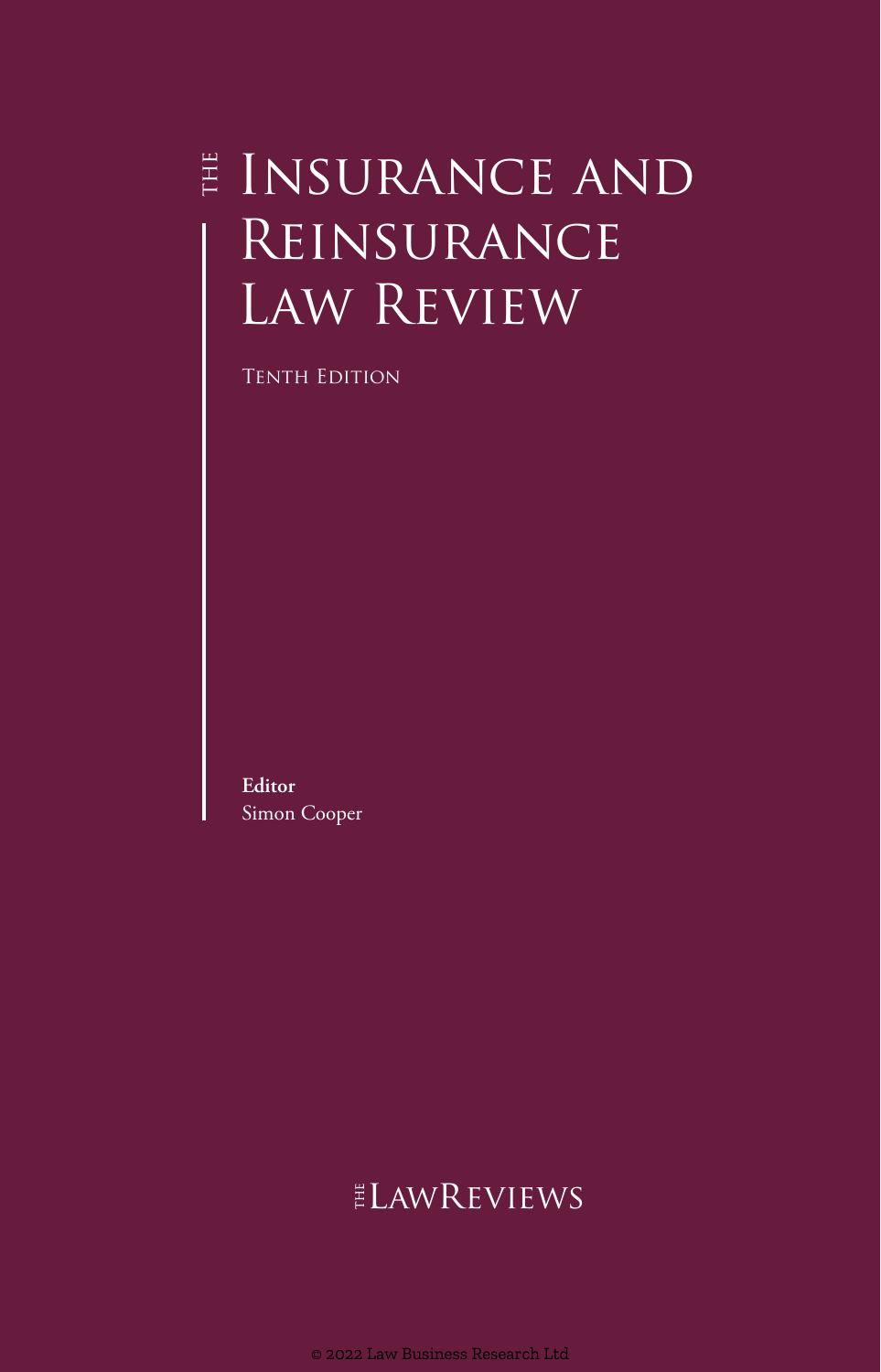# E INSURANCE AND Reinsurance Law Review

Tenth Edition

Reproduced with permission from Law Business Research Ltd This article was first published in April 2022 For further information please contact Nick.Barette@thelawreviews.co.uk

**Editor** Simon Cooper

# $ELMR$  EVIEWS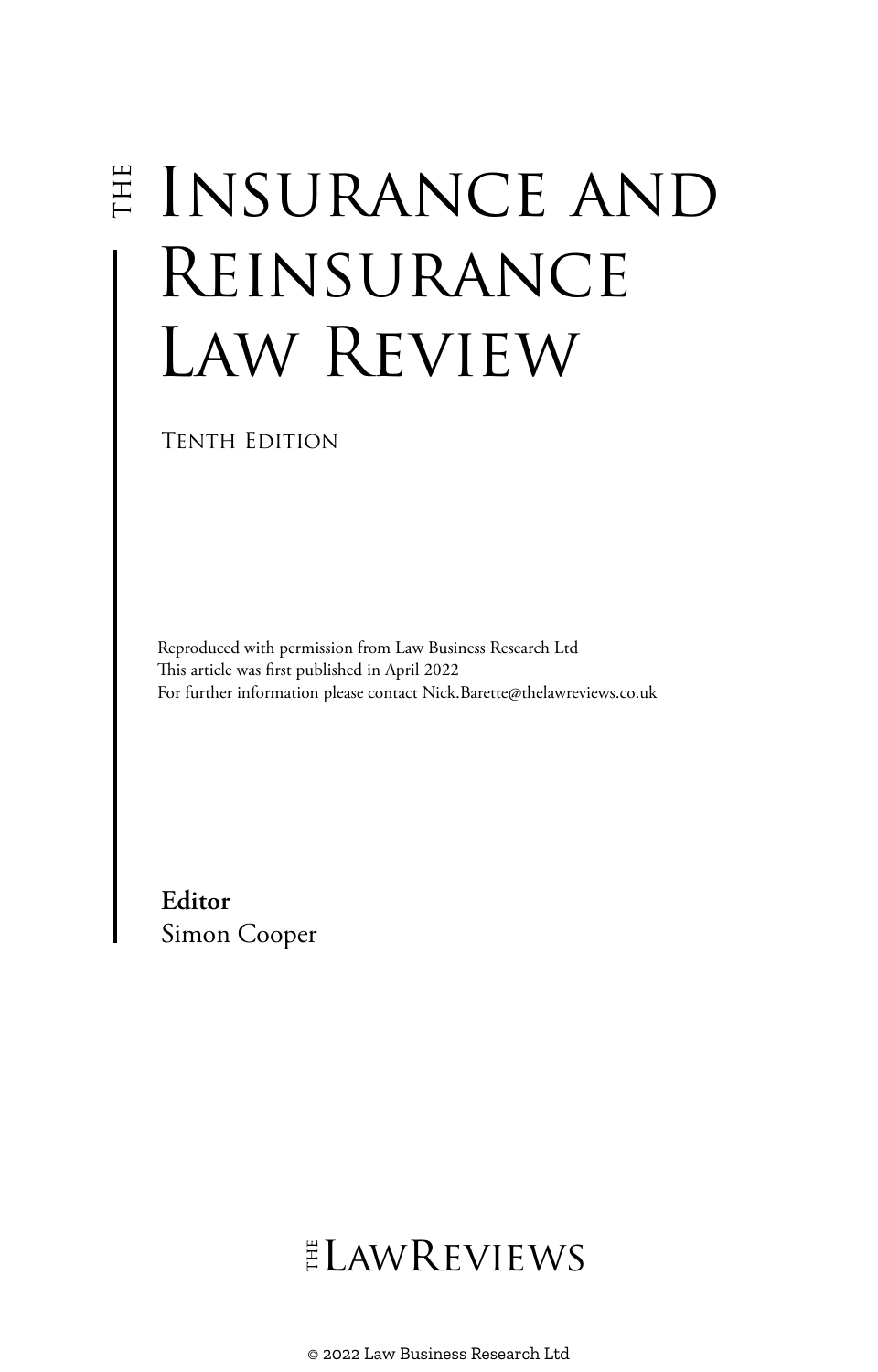#### PUBLISHER Clare Bolton

#### HEAD OF BUSINESS DEVELOPMENT Nick Barette

#### TEAM LEADER Jack Bagnall

BUSINESS DEVELOPMENT MANAGERS Rebecca Mogridge, Katie Hodgetts, Joey Kwok

BUSINESS DEVELOPMENT ASSOCIATE Archie McEwan

> RESEARCH LEAD Kieran Hansen

#### EDITORIAL COORDINATOR Gracie Ford

PRODUCTION AND OPERATIONS DIRECTOR Adam Myers

> PRODUCTION EDITOR Louise Robb

> > **SUBEDITOR** Sarah Andreoli

CHIEF EXECUTIVE OFFICER Nick Brailey

Published in the United Kingdom by Law Business Research Ltd, London Meridian House, 34–35 Farringdon Street, London, EC4A 4HL, UK © 2022 Law Business Research Ltd www.TheLawReviews.co.uk

No photocopying: copyright licences do not apply. The information provided in this publication is general and may not apply in a specific situation, nor does it necessarily represent the views of authors' firms or their clients. Legal advice should always be sought before taking any legal action based on the information provided. The publishers accept no responsibility for any acts or omissions contained herein. Although the information provided was accurate as at March 2022, be advised that this is a developing area. Enquiries concerning reproduction should be sent to Law Business Research, at the address above. Enquiries concerning editorial content should be directed to the Publisher – clare.bolton@lbresearch.com

#### ISBN 978-1-80449-066-2

Printed in Great Britain by Encompass Print Solutions, Derbyshire Tel: 0844 2480 112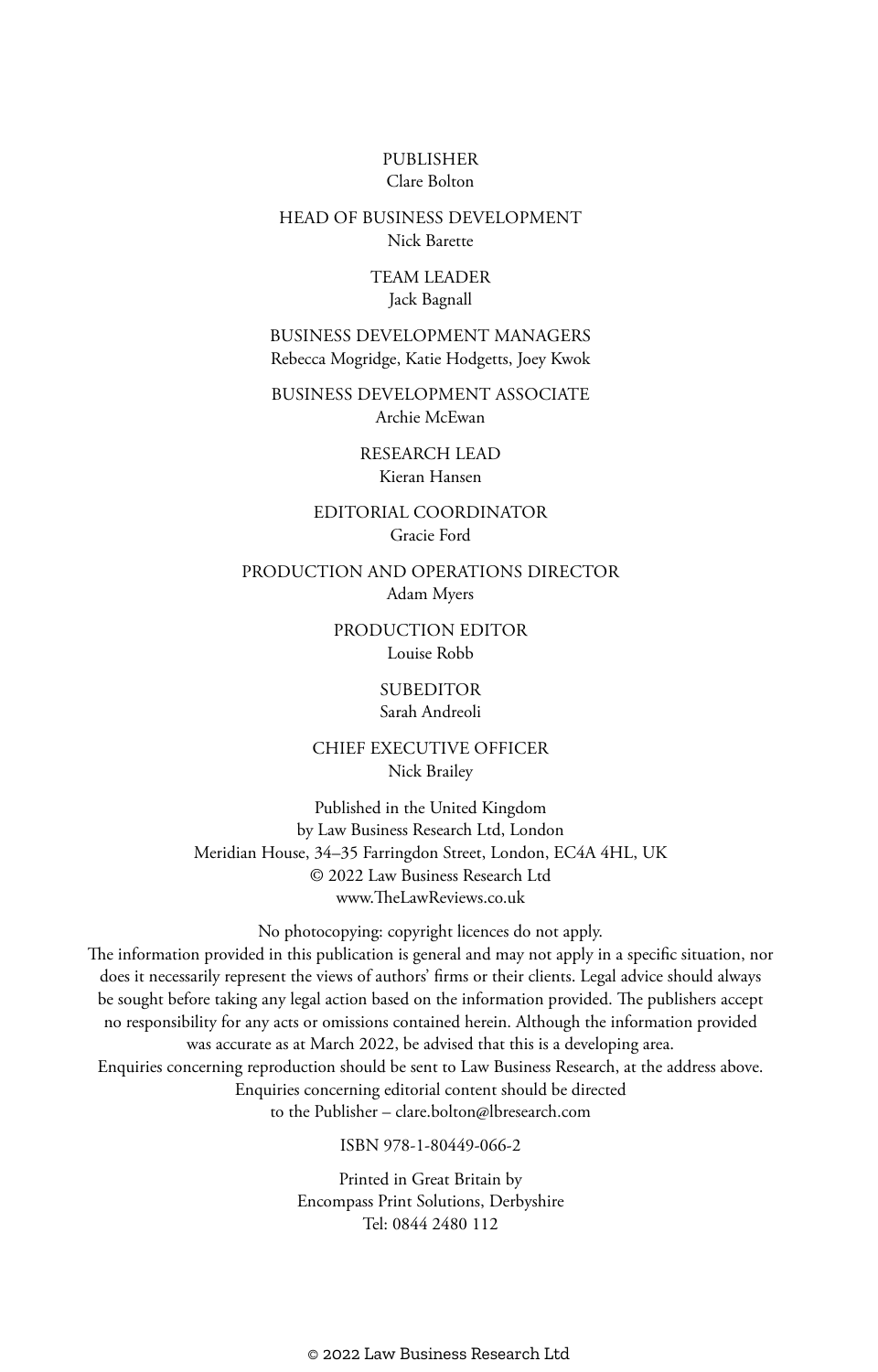# ACKNOWLEDGEMENTS

The publisher acknowledges and thanks the following for their assistance throughout the preparation of this book:

2 SELBORNE CHAMBERS

ANDERSON LLOYD

ANJIE LAW FIRM

BUN & ASSOCIATES

CLYDE & CO LLP

#### GROSS ORAD SCHLIMOFF & CO

GÜN + PARTNERS

HFW

#### INCE

JORQUIERA & ROZAS ABOGADOS (JJR ABOGADOS)

**KENNEDYS** 

MAMO TCV ADVOCATES

NADER, HAYAUX & GOEBEL

NISHIMURA & ASAHI

PINHEIRO NETO ADVOGADOS

#### POUL SCHMITH

#### STOEVA, TCHOMPALOV & ZNEPOLSKI

STRASSER HAINDL MEYER ATTORNEYS-AT-LAW

#### STUDIO LEGALE GIORGETTI

#### TROUTMAN PEPPER HAMILTON SANDERS LLP

TULI & CO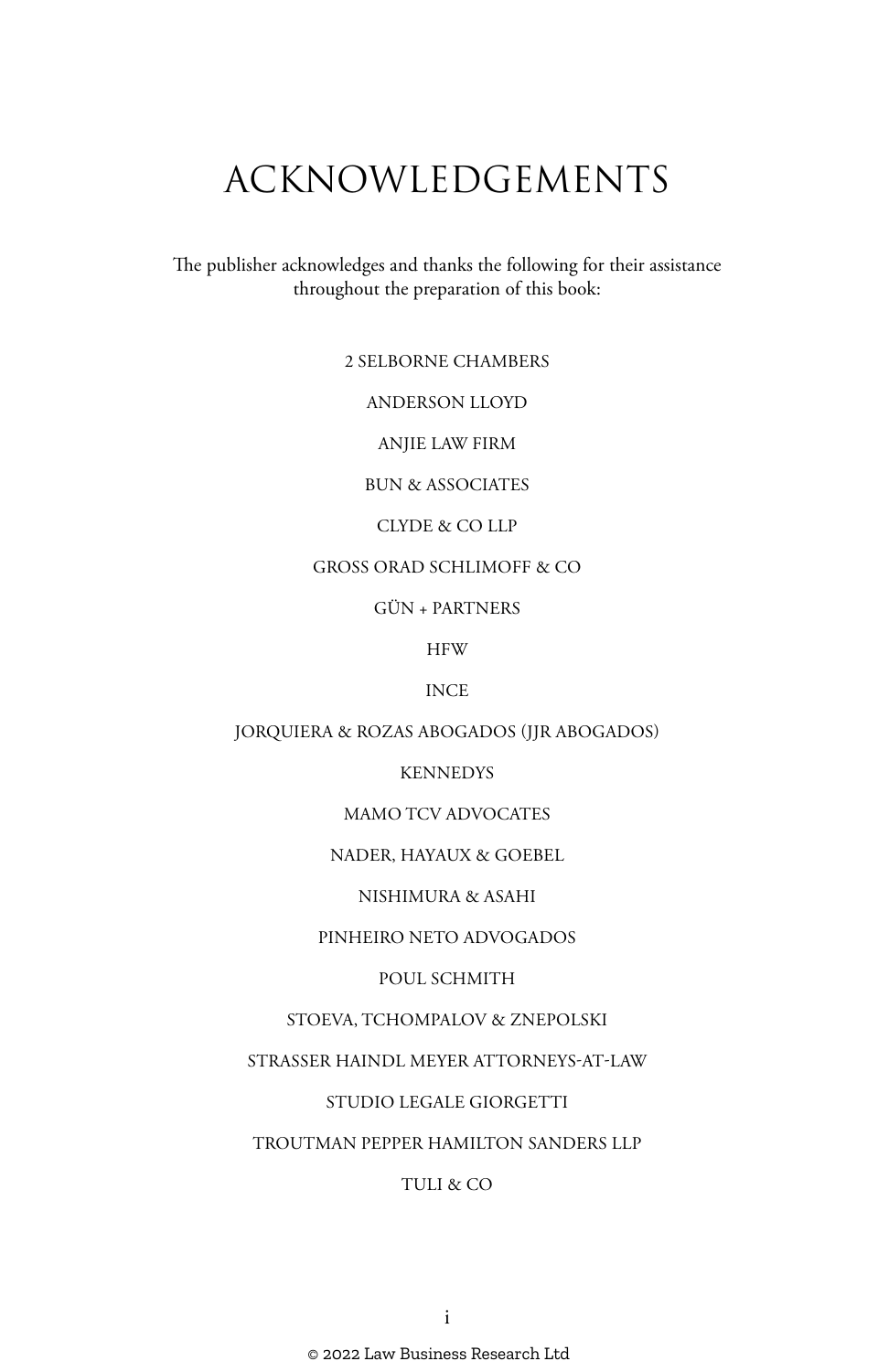# CONTENTS

| Simon Cooper |                                                                                                                   |
|--------------|-------------------------------------------------------------------------------------------------------------------|
| Chapter 1    | Simon Cooper                                                                                                      |
| Chapter 2    | COVID-19 AND NON-DAMAGE BUSINESS INTERRUPTION INSURANCE:<br>Simon Cooper                                          |
| Chapter 3    | Simon Cooper                                                                                                      |
| Chapter 4    | Christopher Crane                                                                                                 |
| Chapter 5    | Laina Chan                                                                                                        |
| Chapter 6    | Philipp Strasser and Jan Philipp Meyer                                                                            |
| Chapter 7    | Diógenes Gonçalves, Carlos Eduardo Azevedo, Raíssa Lilavati Barbosa Abbas Campelo and<br>Mariana Magalhães Lobato |
| Chapter 8    | Irina Stoeva                                                                                                      |
| Chapter 9    | Antoine Fontaine                                                                                                  |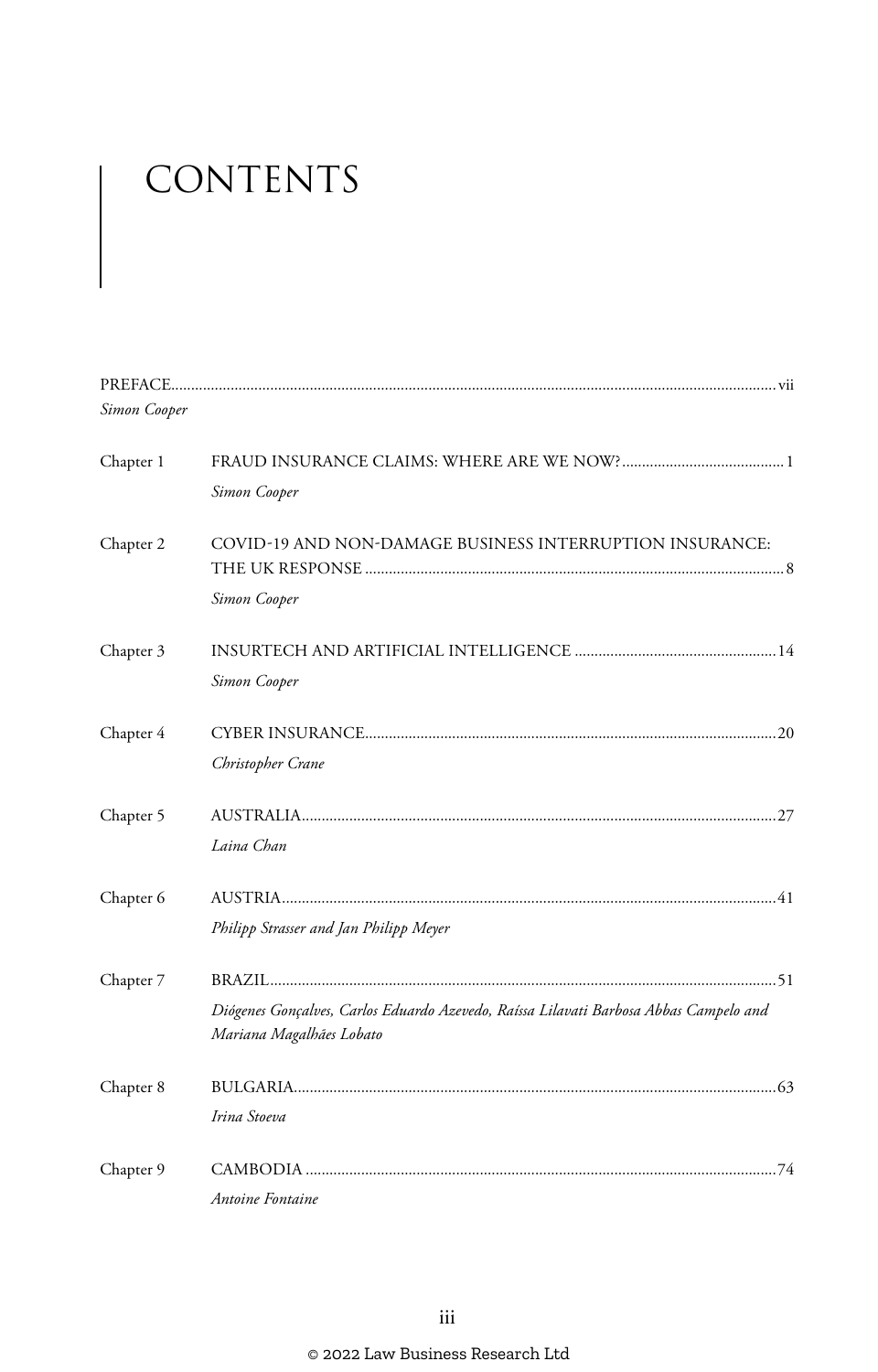| Chapter 10 |                                                                              |  |
|------------|------------------------------------------------------------------------------|--|
|            | Ricardo Rozas                                                                |  |
| Chapter 11 |                                                                              |  |
|            | Zhan Hao, Wang Xuelei, Yu Dan, Chen Jun, Wan Jia, Liang Bing and Wu Shanshan |  |
| Chapter 12 |                                                                              |  |
|            | Neil Beresford, Raquel Rubio and Andrés García-Arias                         |  |
| Chapter 13 |                                                                              |  |
|            | Henrik Nedergaard Thomsen and Amelie Brofeldt                                |  |
| Chapter 14 |                                                                              |  |
|            | Simon Cooper and Mona Patel                                                  |  |
| Chapter 15 |                                                                              |  |
|            | Alexis Valençon and Nicolas Bouckaert                                        |  |
| Chapter 16 |                                                                              |  |
|            | Eva-Maria Braje                                                              |  |
| Chapter 17 |                                                                              |  |
|            | Dimitris Giomelakis, Nikolaos Mathiopoulos and Marilena Papagrigoraki        |  |
| Chapter 18 |                                                                              |  |
|            | Neeraj Tuli and Celia Jenkins                                                |  |
| Chapter 19 |                                                                              |  |
|            | Harry Orad                                                                   |  |
| Chapter 20 |                                                                              |  |
|            | Alessandro P Giorgetti                                                       |  |
| Chapter 21 |                                                                              |  |
|            | Shinichi Takahashi, Masashi Ueda, Tatsuki Murakami and Takumi Takagi         |  |
| Chapter 22 |                                                                              |  |
|            | Edmond Zammit Laferla and Petra Attard                                       |  |
| Chapter 23 |                                                                              |  |
|            | Yves Hayaux-du-Tilly                                                         |  |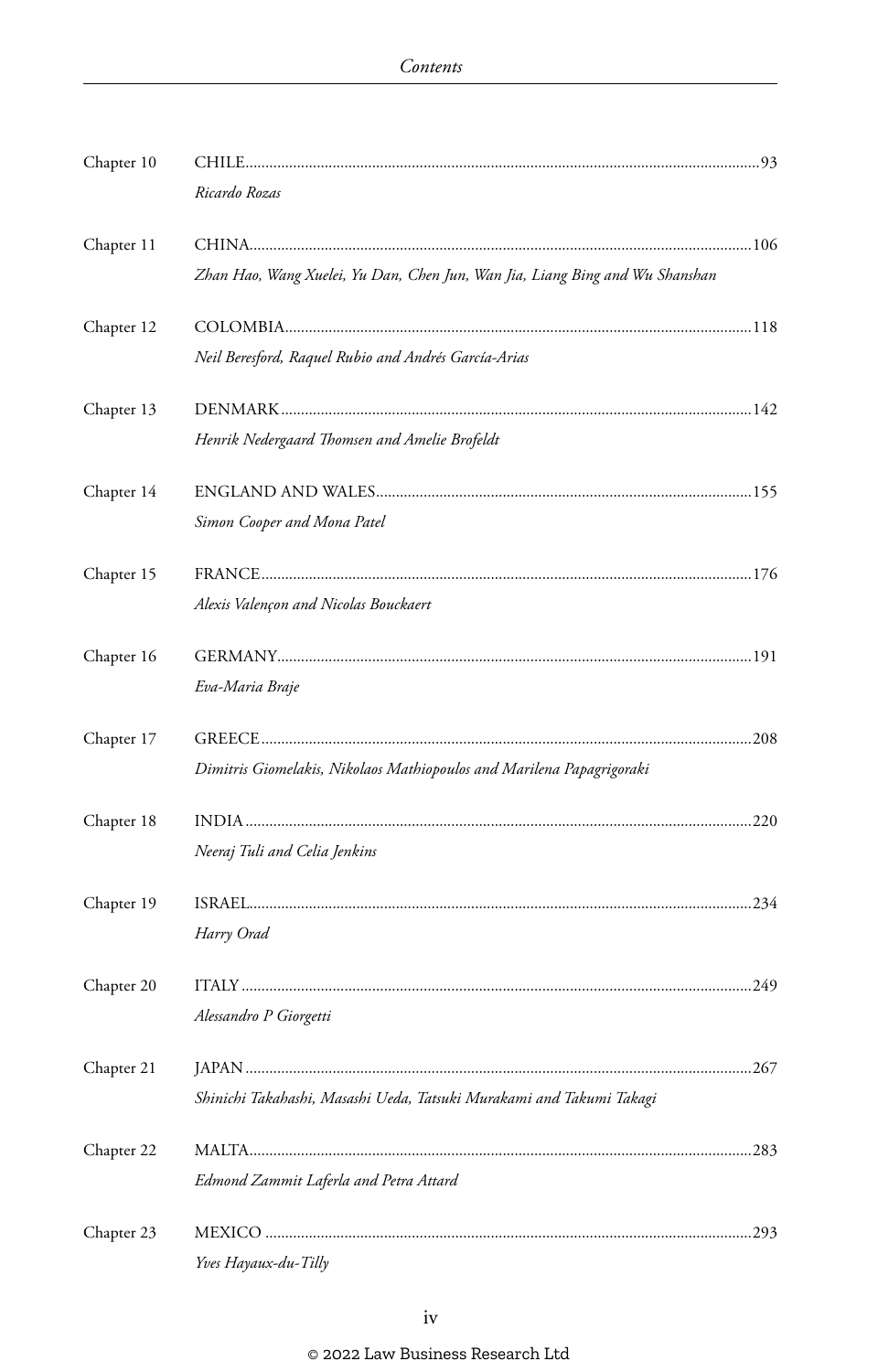| Chapter 24 |                                                                          |  |
|------------|--------------------------------------------------------------------------|--|
|            | Melissa Hammer                                                           |  |
| Chapter 25 | Aysel Korkmaz Yatkın, Görkem Bilgin, Asena Aytuğ Keser and Edanur Atlı   |  |
| Chapter 26 | Sam Wakerley, John Barlow and Shane Gibbons                              |  |
| Chapter 27 | William C O'Neill, Michael T Carolan, Thomas J Kinney and Jenna N Tyrpak |  |
| Appendix 1 |                                                                          |  |
| Appendix 2 |                                                                          |  |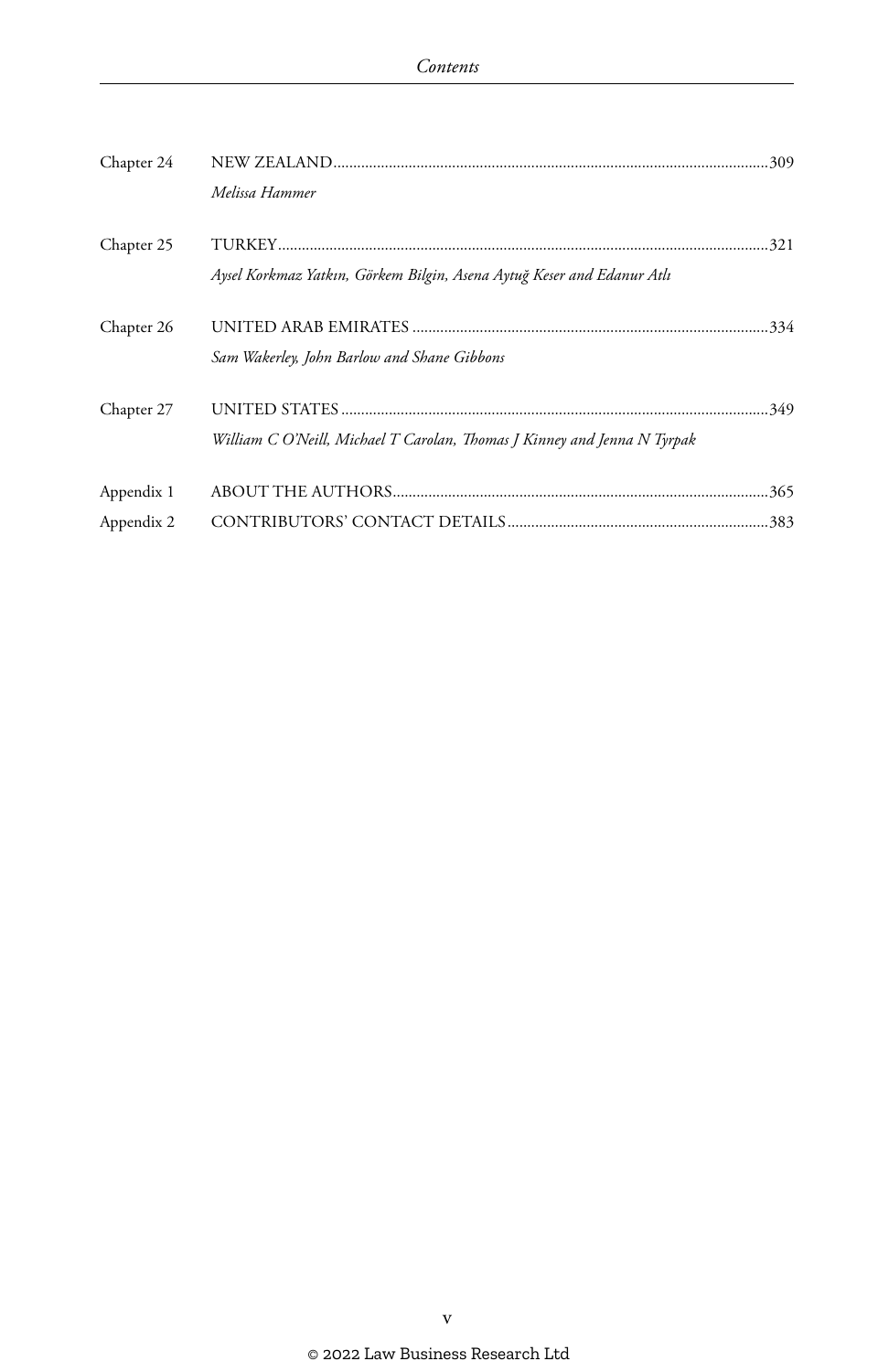## PREFACE

It is hard to overstate the importance of insurance in personal and commercial life. It is the key means by which individuals and businesses are able to reduce the financial impact of a risk occurring. Reinsurance is equally significant: it protects insurers against very large claims and helps to obtain an international spread of risk. Insurance and reinsurance play an important role in the world economy. It is an increasingly global industry, with emerging markets in Asia and Latin America developing apace.

Given the expanding reach of the industry, there is a need for a source of reference that analyses recent developments in the key jurisdictions on a comparative basis. This volume, to which leading insurance and reinsurance practitioners around the world have made valuable contributions, seeks to fulfil that need. I would like to thank all the contributors for their work in compiling this volume.

One of the defining features of 2021 was the covid-19 pandemic, which has inflicted terrible human misery around the world. The insurance industry, like most other aspects of the economy, has been badly impacted by the pandemic. Although the financial loss to the industry seems likely to be manageable, it has undoubtedly raised issues about the suitability of a range of policy wordings for the modern commercial environment, while also raising various legal issues related to, for example, causation and the quantification of loss. The different jurisdictions represented in this book will have different responses to these developments so it is vital to hear from the lawyers in each of those countries on the factors that will govern the international response.

The year 2021 was another very bad year for insured losses from natural catastrophes. Hurricane Ida was the largest single loss event but other extreme weather events including deep winter freezes, severe thunderstorms, floods and heatwaves had a significant impact. These losses reinforce the continuing concern that climate change will see a long-term increase in the number and severity of such losses. From a legal perspective, the changing nature of natural catastrophes will raise issues of policy construction in relation to, for example, aggregation clauses and the obligation on reinsurers to follow their insured's underlying settlements.

The past year also saw no respite in the number or scale of cyber events, including the data breaches at the Microsoft Exchange Server and ransomware attacks on organisations as diverse as Bombardier, Acer, JSB Foods and Kia Motors. The insurer Axa also suffered a major ransomware attack which, interestingly, came shortly after the company indicated it would be amending some of its policies to exclude cover for the payment of ransoms. Events such as these test not only insurers and reinsurers, but also the rigour of the law. Insurance and reinsurance disputes provide a never-ending array of complex legal issues and new points for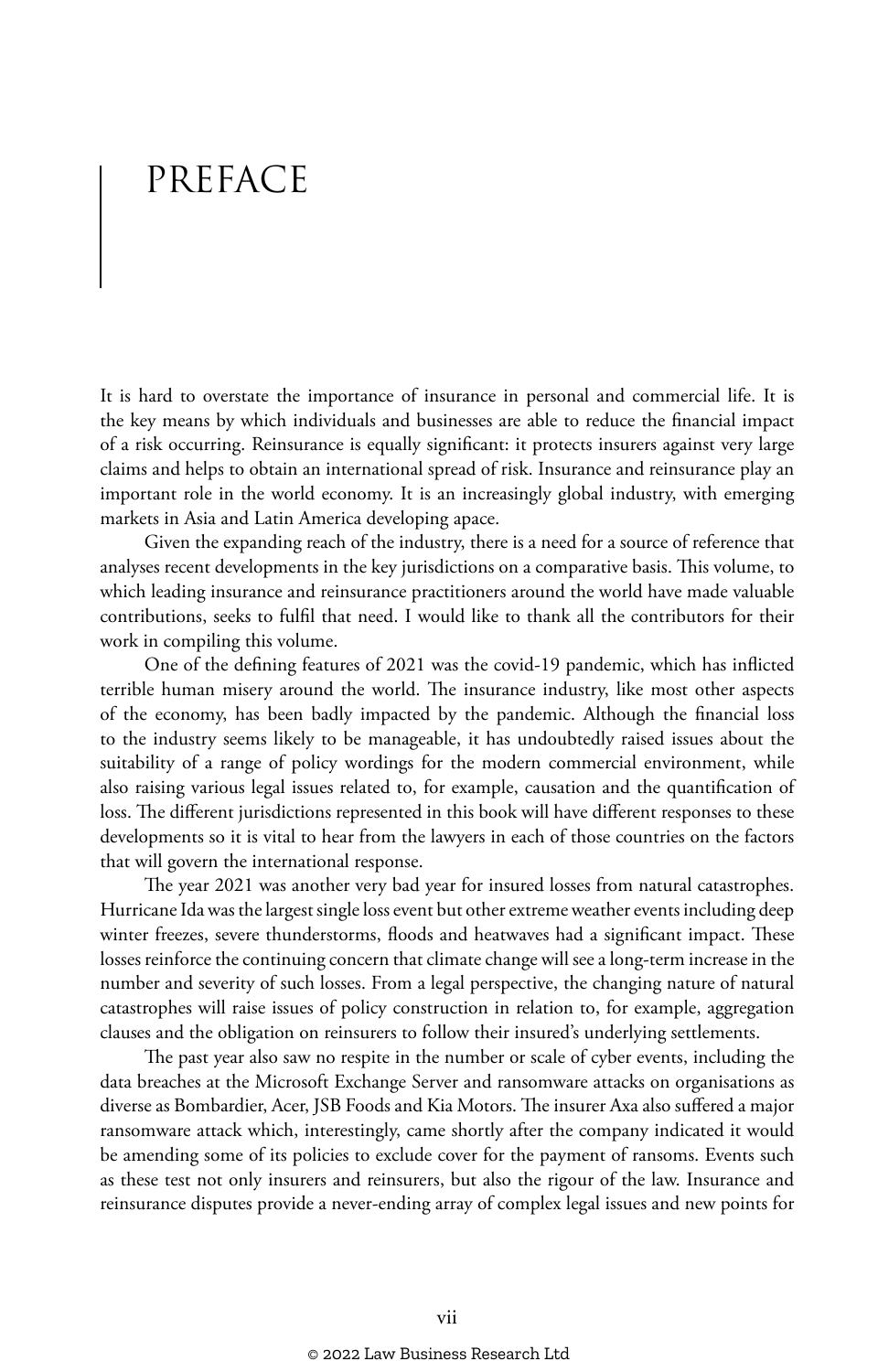the courts and arbitral tribunals to consider. Aggregation will also be an area of uncertainty in relation to the treatment of all losses of this kind, and again different jurisdictions are likely to provide different responses.

Looking ahead, 2022 is likely to see new developments and new legal issues. In particular, the impact of insurtech on the way in which insurance is underwritten, serviced and distributed will continue to present challenges around the world. This is reflected in our chapter on artificial intelligence. The current instability in international relations means there may also be an increased focus on issues such as the impact of sanctions on insurance recoveries and the scope of war exclusion clauses; for example, in relation to state involvement in cyber events.

I hope that you find this volume of use in seeking to understand today's legal challenges, and I would like to thank, once again, all the contributors.

#### **Simon Cooper**

Ince London April 2022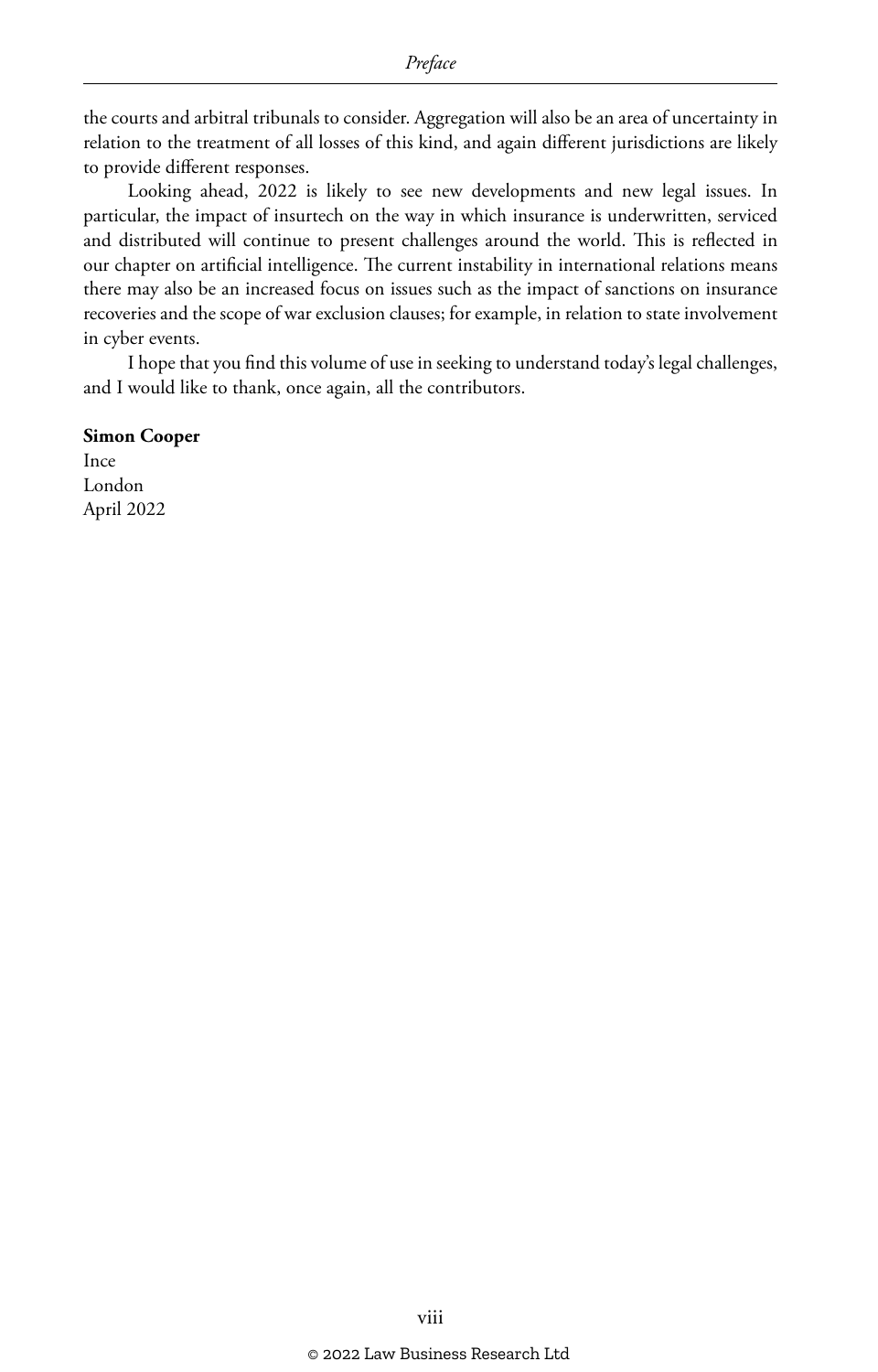### CHINA

*Zhan Hao, Wang Xuelei, Yu Dan, Chen Jun, Wan Jia, Liang Bing and Wu Shanshan*<sup>1</sup>

#### **I INTRODUCTION**

In 2021, the Chinese insurance industry underwent several developments and changes. Firstly, the Chinese insurance industry is at an inflection point; namely, the beginning of a transition period from pursuing large-scale growth in the past to now pursuing high-quality growth for the future. There is industry consensus behind this need to re-evaluate the reasoning behind previous development and emphasise high-quality development. Secondly, the opening up of the Chinese insurance industry has continued to accelerate. In March 2021, the China Banking and Insurance Regulatory Commission (the CBIRC, Chinese insurance regulatory authority) revised the Implementing Rules for the Administrative Regulations of the People's Republic of China on Foreign-funded Insurance Companies, and further clarified market access standards for foreign insurance group companies and foreign insurance companies to invest in Chinese foreign-funded insurance companies. Thirdly, with China's rapid pace in ageing and the increasing proportion of the elderly among China's population, old-age security and related services have become the focus of the Chinese insurance industry. Fourthly, the CBIRC released the Circular on Relevant Matters Concerning Further Regulating the Online Personal Insurance Business of Insurance Institutions. The reform of this new regulation is unprecedented. It not only defines the business scope of internet life insurance products, but also sets solvency adequacy ratio, comprehensive risk rating, liability reserve coverage ratio, and corporate governance assessment for companies that can operate internet life insurance business.

Based on data released by the CBIRC on its official website,<sup>2</sup> on 25 January 2021, aggregate original insurance premium income reached 4.4900 trillion yuan; insurance indemnities and other expenditures reached 1.5609 trillion yuan; the total assets of the insurance industry reached 24.8874 trillion yuan; the net assets of the insurance industry reached 2.9306 trillion yuan; and the overall amount of insurance funds reached 23.2280 trillion yuan. Thus, China remains the second largest insurance market in the world.

#### **II REGULATION**

In 2021, several new regulations were issued by the CBIRC and other government authorities to press ahead with the reform and development of the insurance industry.

<sup>1</sup> Zhan Hao is the managing partner, Wang Xuelei, Yu Dan, Chen Jun, Wan Jia and Liang Bing are partners, and Wu Shanshan is a senior associate at AnJie Law Firm.

<sup>2</sup> http://www.cbirc.gov.cn/cn/view/pages/ItemDetail.html?docId=1034665&itemId=954.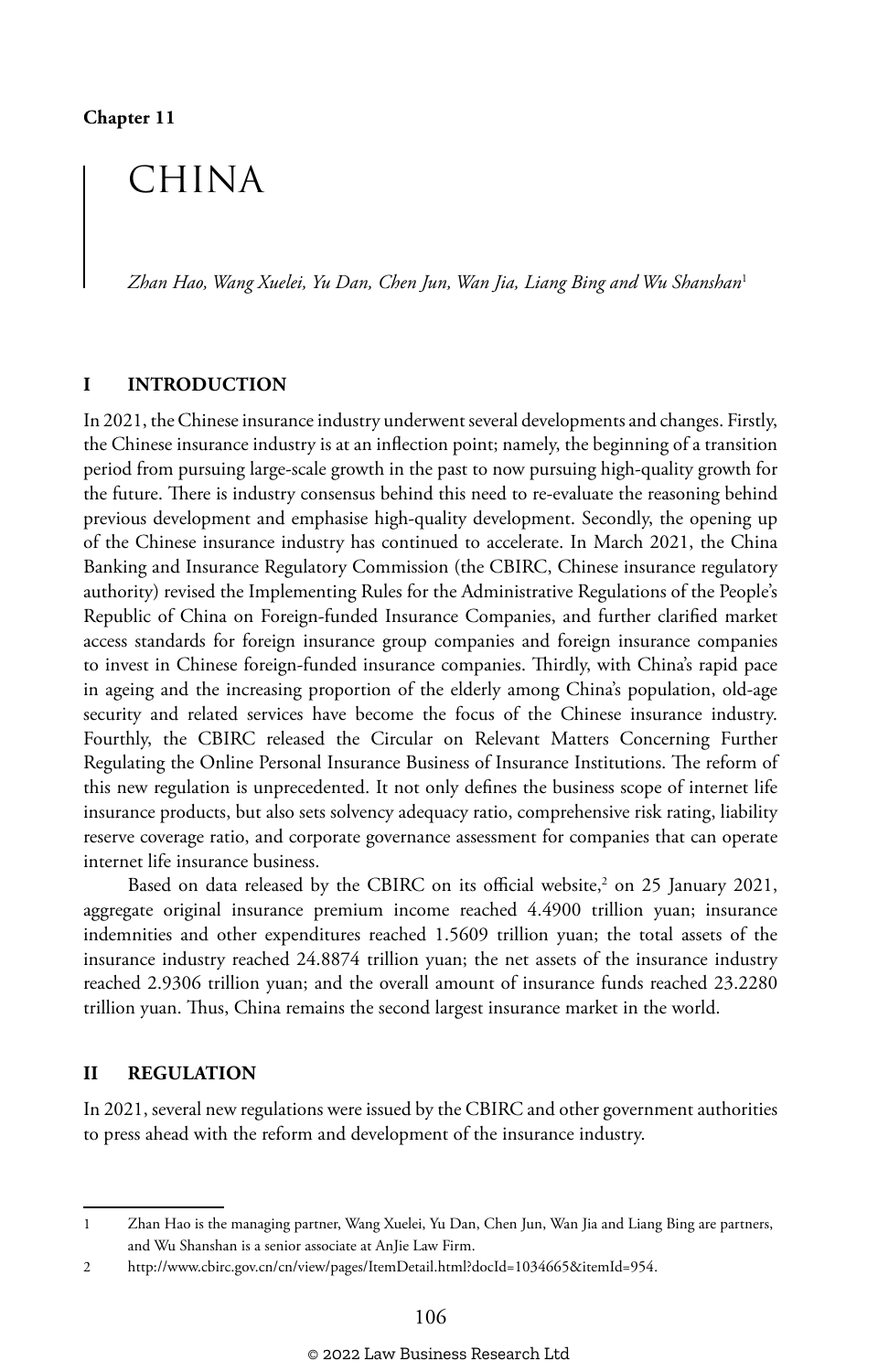#### **i Circular on Clarifying the Measures Relating to the Liberalisation of the Insurance Intermediary Market**

On 3 December 2021, the CBIRC issued the Circular on Clarifying the Measures Relating to the Liberalisation of the Insurance Intermediary Market (the Liberalisation Circular). The Liberalisation Circular clarifies that an insurance brokerage company funded and established in China by an overseas insurance brokerage company, which has actual business experience and qualifies under relevant CBIRC regulations, is allowed to operate an insurance brokerage business. Other related requirements are no longer applicable. Namely, foreign investors no longer need to: demonstrate 30 years of business history in a WTO member state; maintain a representative office in China for a period of at least two consecutive years; and have assets totaling no less than US\$200 million in the year immediately prior to the application. This new regulation will attract more foreign investors to compete in the Chinese insurance intermediary market.

#### **ii Measures for the Supervision and Administration of Insurance Group Companies**

On 24 November 2021, the CBIRC issued the Measures for the Supervision and Administration of Insurance Group Companies (the Measures). The Measures clearly define the types of enterprises that insurance group companies can invest in, together with investment ratio limits. The Measures respectively restrict the investment scope and proportion of insurance group companies' investments in insurance companies, non-insurance financial companies, non-financial companies, and overseas companies. The Measures also set up special chapters to regulate non-insurance subsidiaries. This new regulation shows the CBIRC's desire to regulate financial groups.

#### **iii Circular on Relevant Matters Concerning Further Regulating the Online Personal Insurance Business of Insurance Institutions**

On 12 October 2021, the CBIRC released the Circular on Relevant Matters Concerning Further Regulating the Online Personal Insurance Business of Insurance Institutions (the Personal Insurance Circular). In the Personal Insurance Circular, the CBIRC focuses on solving the problems of improper innovation associated with selling personal insurance products via internet channels, misleading sales, vicious competition, regulatory arbitrage, and other prominent problems reported by insurance consumers. The CBIRC intends to supervise property insurance companies and life insurance companies in a consistent way from the perspectives of business access, product pricing and regulatory mechanism.

#### **iv Circular on Issuing the Measures for Regulation of the Behaviours of Major Shareholders of Banking and Insurance Institutions (for Trial Implementation)**

The CBIRC released Circular on Issuing the Measures for Regulation of the Behaviours of Major Shareholders of Banking and Insurance Institutions (for Trial Implementation) (the Major Shareholders Circular) on 30 September 2021. The regulation is not only applicable to banks and insurers, but also to non-bank financial institutions such as insurance asset management companies, trust companies, financial asset management companies, financial leasing companies, consumer finance companies and auto finance companies.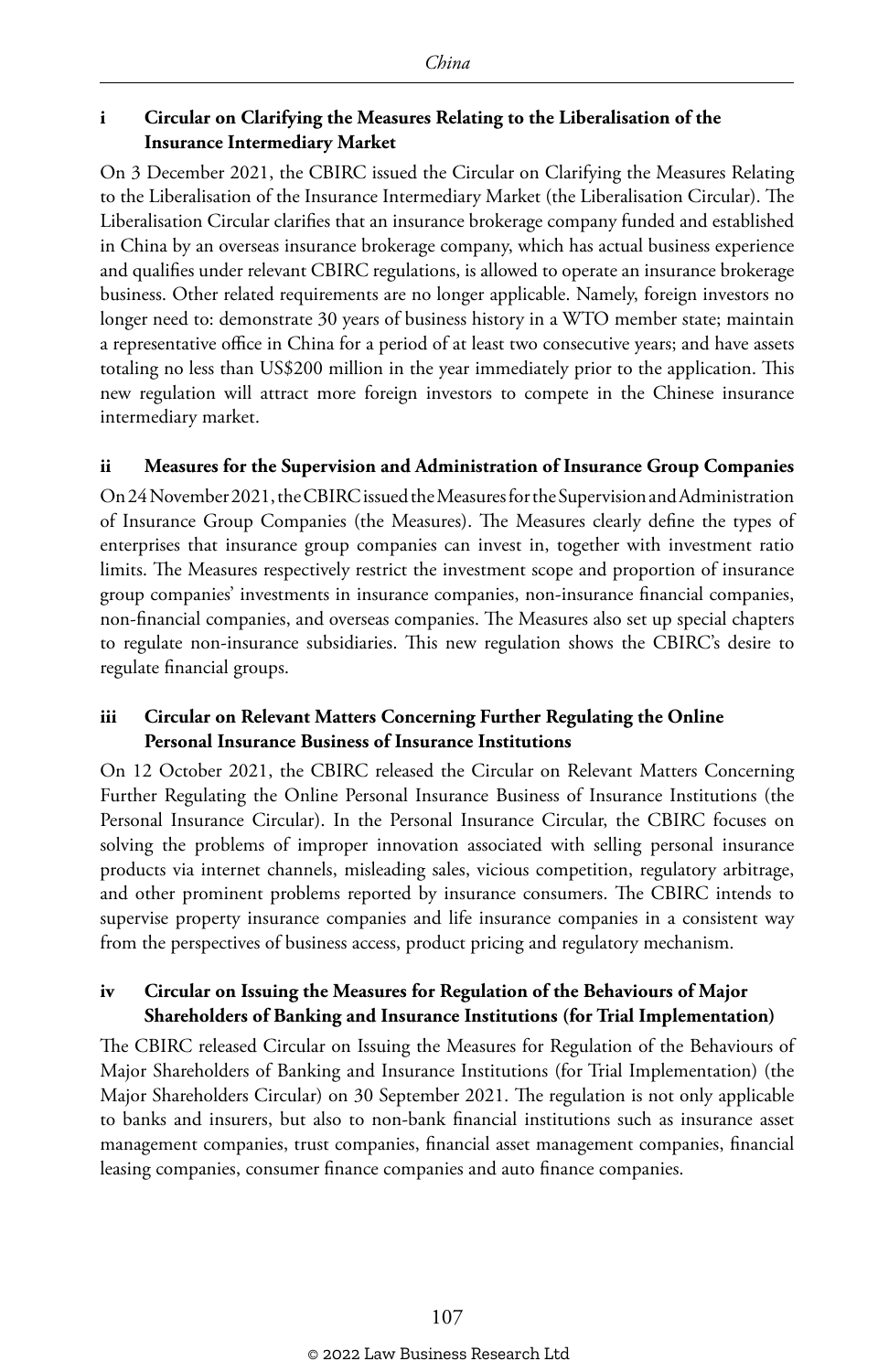#### **v Circular on Relevant Matters Concerning the Issuance of Catastrophe Bonds by Domestic Insurance Companies in the Hong Kong Market**

The Circular on Relevant Matters Concerning the Issuance of Catastrophe Bonds by Domestic Insurance Companies in the Hong Kong Market (the Catastrophe Bond Circular) was issued by the CBIRC on 17 September 2021. Based on the Catastrophe Bond Circular, insurance companies may issue catastrophe bonds in the Hong Kong market through special purpose insurance companies for the purpose of transferring catastrophe risk losses caused by natural disasters such as earthquakes, typhoons and floods or public health emergencies. This new regulation addresses the successful precedent in which CBIRC approved ChinaRe Group to issue catastrophe bonds in the US market.

#### **III INSURANCE AND REINSURANCE LAW**

#### **i Sources of law**

As China is a civil law country, the sources of law are found in statutory codes. The sources of insurance law in China consist mainly of:

- *a* the Insurance Law;
- *b* judicial explanations issued by the Supreme People's Court;
- *c* other relevant laws promulgated by the National People's Congress; and
- *d* regulations and guidelines issued by the CBIRC and other relevant government institutions.

#### **ii Making the contract**

The Insurance Law (the Law) does not define a reinsurance contract. In practice, a reinsurance contract is deemed to be a special type of insurance contract concluded between the ceding insurer and the reinsurer.

Pursuant to the Law, an insurance contract is defined as an agreement in which an applicant and an insurer set out their respective rights and obligations under the insurance policy. The term 'applicant' refers to the party that concludes the insurance contract with the insurer, and who must pay the premium in accordance with the contract. The term 'insurer' refers to the insurance company that concludes the insurance contract with the applicant, and that is liable for paying insurance indemnities in accordance with the contract.

The Law classifies insurance contracts into two classes, namely personal insurance contracts and property insurance contracts. A personal insurance applicant has an insurable interest in the insured at the time when the insurance contract is formed, while an insured in property insurance has an insurable interest in the subject insured at the time when an incident covered by the insurance occurs.

An insurance contract is formed when an insurance applicant applies for insurance and the insurer accepts the application. The insurer then issues to the insurance applicant an insurance policy or any other insurance certificate in a timely manner.

Pursuant to Article 18 of the Law, an insurance contract shall contain the following:

- *a* the name and address of the insurer, the names and addresses of the insurance applicant and the insured, and the name and address of the beneficiary when applying for personal insurance;
- *b* the subject insured;
- *c* insurance liability and liability exemptions;
- *d* the period of insurance and the commencement date of insurance liability;

#### © 2022 Law Business Research Ltd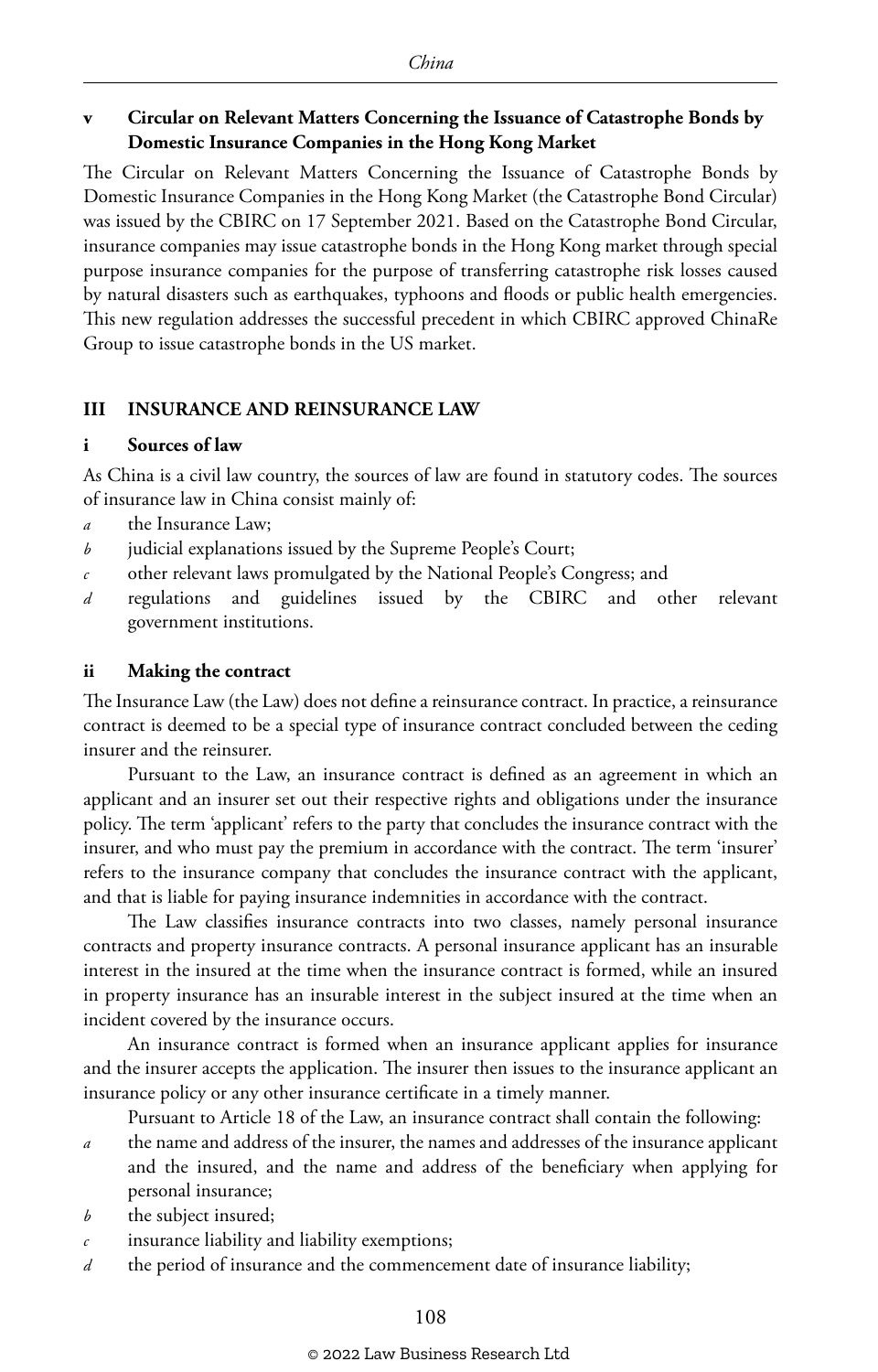- *e* the amount insured;
- *f* the premium and payment method;
- *g* the method for paying indemnity or insurance benefits;
- *h* liabilities for breaches of contract and resolution of disputes; and
- *i* the day, month and year of the conclusion of the contract.

The insurance applicant and the insurer may agree upon other particulars related to insurance in the insurance contract.

In concluding an insurance contract, the applicant has a duty of honest disclosure when the insurer enquires about the subject insured or relevant circumstances concerning the insured. The insurer shall have the right to rescind the insurance contract if the applicant intentionally or with gross negligence fails to perform his or her duty of honest disclosure, to the extent that said failure materially affects the insurer's decision on whether to provide the insurance or whether to increase the premium rate. Invoking the right of rescission reverses any insurance liability that was assumed for insured incidents that occurred prior to the rescission of the contract, entitling the insurer to those benefits that had already been paid out. However, there is one minor distinction to be made between failing to disclose material facts as a result of gross negligence versus intentionally failing to disclose. If an applicant fails in their duty to disclose out of gross negligence, and this affects the insurer's pricing or provision of the policy, the insurer shall, with respect to the incidents occurring prior to the rescission of the contract, bear no insurance liability, but shall return the paid premiums. When an applicant intentionally fails to disclose a fact, however, they are not entitled to a refund of their policy premium in the event of its rescission. However, if an insurer enters into an insurance contract with an applicant knowing that the applicant has failed to disclose a material fact, the insurer is not entitled to rescind the contract, and if an insured incident occurs, the insurer shall bear the insurance liability.

For those clauses in the insurance contract that exempt the insurer from liability, the insurer must give sufficient warning to the applicant of said clauses in the insurance application form, the insurance policy or any other insurance certificate, and expressly explain the contents of those clauses to the applicant in writing or orally; if the insurer fails to give a warning or explicit explanation thereof, those exemption clauses shall be of no effect. The PRC Civil Code, which came into effect on 1 January 2021, brings about some changes with regard to the validity of standard clauses. Article 496 of the PRC Civil Code provides that besides standard terms that exempt or reduce the insurer's liability, other standard terms that the insurer provided to the applicant but failed to conclude in line with its duty of utmost good faith, and that carry a significant interest for the other party, will also be of no effect.

#### **iii Interpreting the contract**

The provisions of the insurance contract become ambiguous when the insurer and the insurance applicant, the insured or the beneficiary, have different interpretations of the policy. If a provision is found to be ambiguous, it should be interpreted in accordance with the following interpretative methods.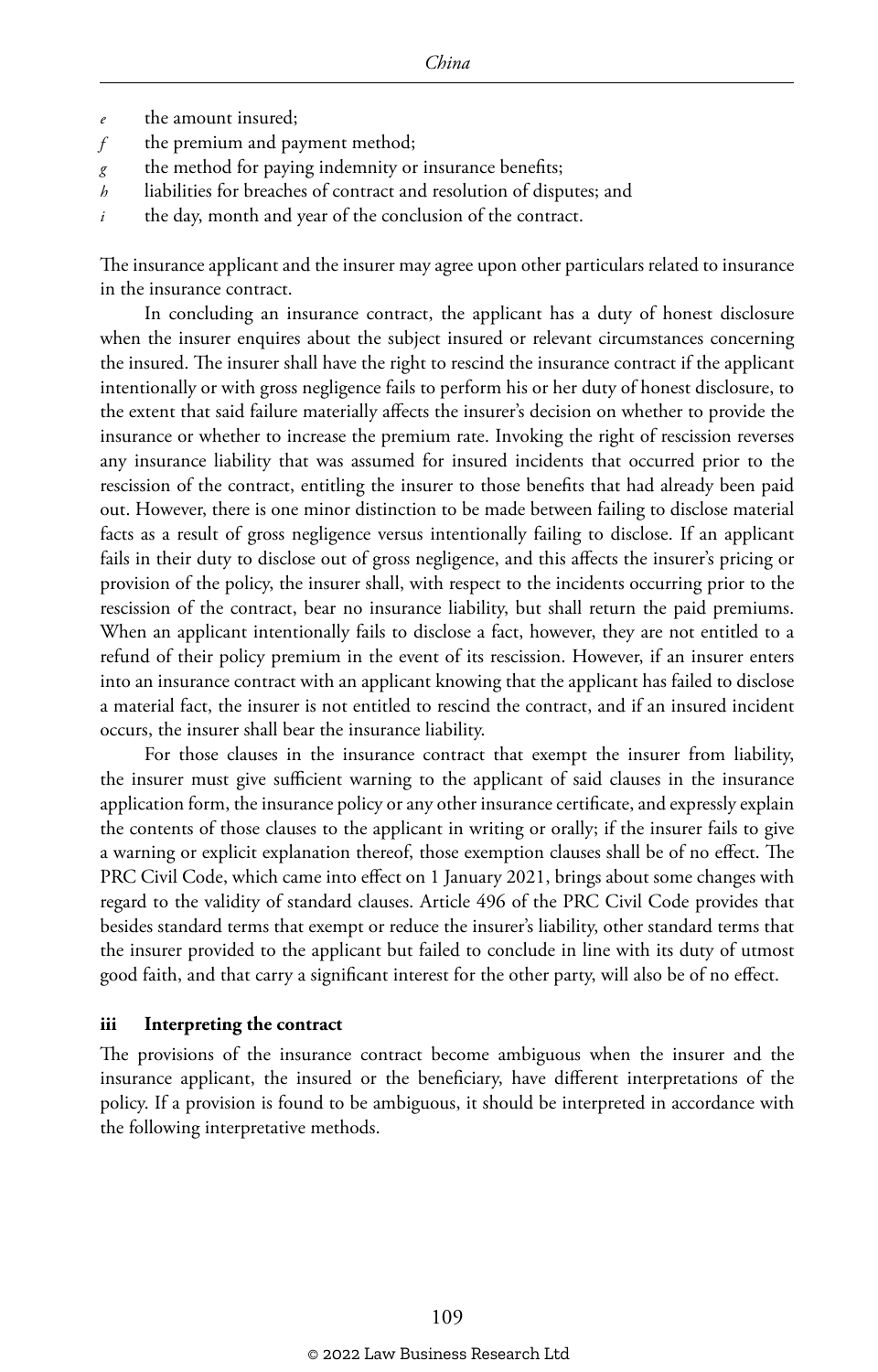#### *Semantic interpretation*

Semantic interpretation means interpreting the policy with common knowledge in accordance with the common sense of ordinary people. The interpretation cannot deviate from the wording of the policies, and other methods of interpretation can be applied only when the outcome of a semantic interpretation is still unclear. The semantic interpretation method is also the fundamental method.

#### *Systemic interpretation*

Systemic interpretation refers to interpreting the provisions based on the entire contents of the contract and taking into consideration the connection of each provision with the other provisions in the contract.

#### *Contract aim-based interpretation*

Contract aim-based interpretation means interpreting the policy in accordance with the real intention of the parties to the insurance contract.

#### *Good faith interpretation*

Good faith interpretation is based on the utmost good faith principle, whereby the insurance contract is interpreted by applying the waiver and estoppel rules. The good faith principle is an essential principle in the civil law system and is similar to the utmost good faith doctrine in the common law system.

#### *Special interpretation*

Under a special interpretation, the contents of the schedule outweigh the policy clauses; the handwritten clauses outweigh the printed clauses; and a special exception is that the contents of the application form outweigh the insurance policy and schedule even if the application form is formed earlier than the latter two parts of the insurance contract.

#### *Unfavourable interpretation*

Where the insurer and applicant, insured or beneficiary have a dispute over a clause in an insurance contract concluded by using the standard clauses provided by the insurer, the clause shall be interpreted as commonly understood. If there are two or more possible interpretations of the clause, a court or arbitration institution shall interpret the clause in favour of the insured and beneficiary.

#### **iv Insurance intermediaries**

Insurance intermediaries include insurance brokerage companies, insurance agencies and insurance assessment institutions. China has adopted the Regulatory Provisions on Insurance Brokerages, Rules on Insurance Agents and the Regulatory Provisions on Insurance Adjusters to regulate insurance brokerage companies, insurance agencies and insurance adjusters.

Insurance brokerage companies and insurance agencies have to be in the form of either a limited liability company or a joint-stock limited company. Brokers provide intermediary services to insurance applicants and insurance companies to execute insurance contracts based on the interests of insurance applicants, while insurance agencies are, based on authorisations by insurance companies, authorised to handle insurance business on their behalf. The two regulations on insurance brokerage companies and insurance agencies, respectively, provide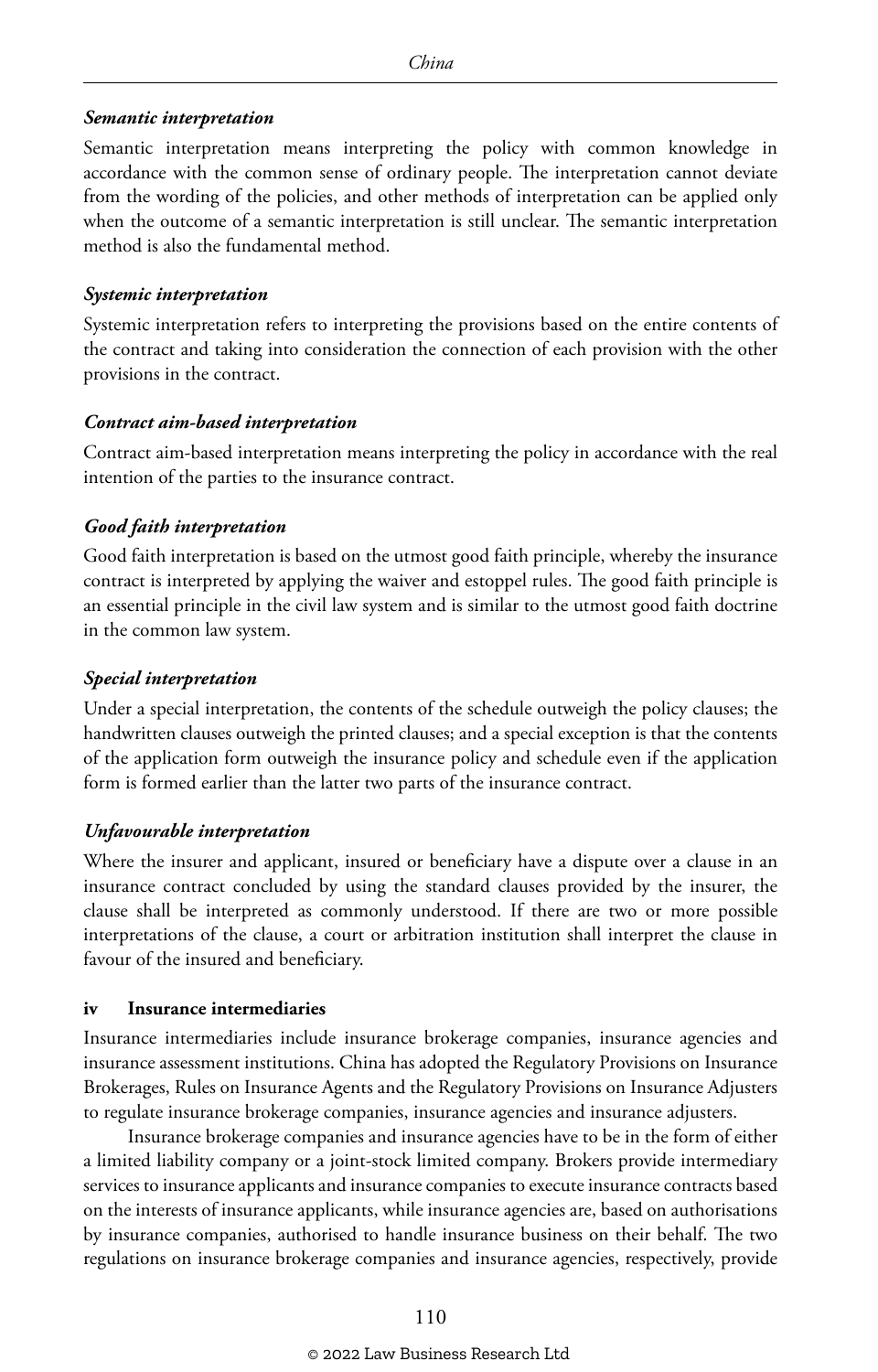the requirements on market access, operation rules, market exit, supervision and inspection, and legal liabilities. Further details are also provided regarding the business establishment, qualifications of personnel, scope of business and prohibited acts.

For instance, an insurance brokerage company must meet the following conditions to be established:

- *a* Shareholders, promoters and sponsors must have a good reputation, and must have no record of major irregularities in the immediately preceding five years.
- *b* The registered capital must reach a minimum requirement. The minimum registered capital of an insurance brokerage company must be 50 million yuan if it operates beyond a province, autonomous region, centrally administered municipality or the municipality with unilateral planning at the place of its industry and commerce registration. The minimum registered capital of an insurance brokerage company must be 10 million yuan if it operates within a province, autonomous region, centrally administered municipality or the municipality with unilateral planning at the place of its industry and commerce registration. The registered capital of an insurance brokerage company must be paid in cash.
- *c* The articles of association must comply with the relevant provisions.
- *d* The chair of the board of directors, the executive director and senior management must comply with the qualifications specified in the Regulatory Provisions mentioned above.
- It must have a sound organisational structure and management system.
- *f* It must have a fixed domicile commensurate with the scale of its business.
- *g* It must have business, financial and other computer hardware and software facilities commensurate with its business.
- *h* It must meet other conditions specified in laws, administrative regulations and provisions of the CBIRC.

Similar conditions apply for a professional insurance agency. Only a few differences exist after the coming into effect of the CBIRC's Rules on Agents on 1 January 2021. This includes registered capital, whereby the registered capital of a professional insurance agency must be 20 million yuan, whereas it must only prove 10 million yuan if it operates in one province or another provincial region.

An insurance brokerage company may engage in the following business:

- *a* drafting insurance application proposals, selecting insurance companies and handling the insurance application formalities for insurance applicants;
- *b* assisting the insured or beneficiaries in claiming compensation;
- *c* reinsurance brokerage business;
- *d* providing clients with disaster, loss prevention, risk assessment or management consulting services; and
- *e* other business approved by the CBIRC.

To engage in insurance brokerage business, an insurance brokerage must enter into a written brokerage contract with a client agreeing to the rights and obligations of both parties and other relevant matters. A brokerage contract may not violate any laws or administrative regulations, or the provisions issued by the CBIRC.

In conducting business, an insurance brokerage company must prepare a standard client notification letter. This letter must, at minimum, include basic information about the company, such as its name, business premises, scope of business and any contact methods.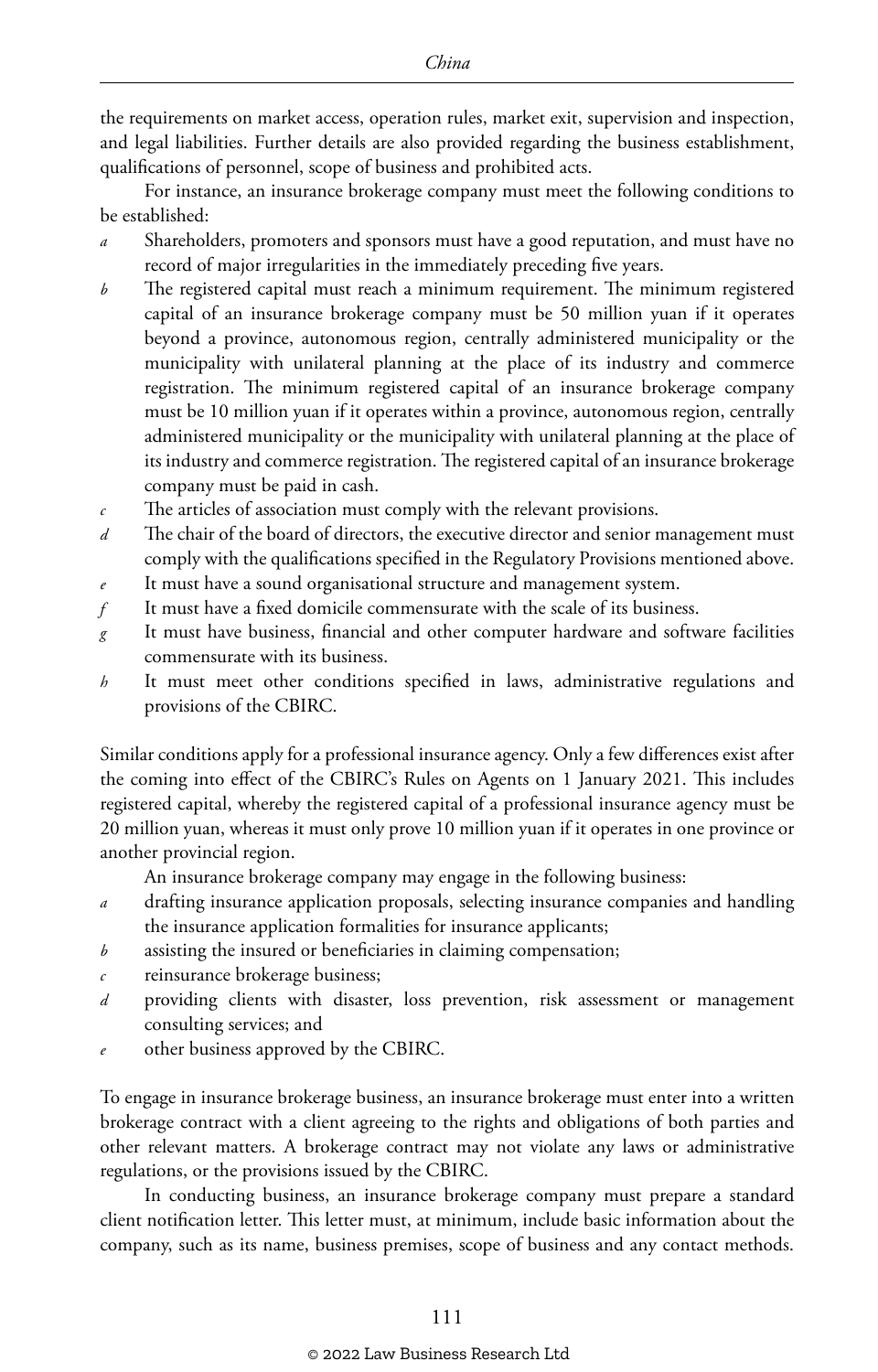If there is any affiliation between the company or its director or senior executive and an insurance company or insurance intermediary institution related to its brokerage business, this must be explained in the client notification letter.

An insurance brokerage practitioner must present the client notification and, at the request of the client, explain the manner of collection and the rate of commissions. The practitioner must also inform the clients of the insurer of an insurance product, make a full and fair analysis of any similar products recommended, and clearly alert an insurance applicant to the clauses in the insurance contract regarding, inter alia, liability exemptions or exceptions, surrender, deduction of other expenses, cash value and the cooling-off period.

A professional insurance agency may engage in the following insurance agency business:

- *a* selling insurance products as an agent;
- *b* collecting insurance premiums as an agent;
- *c* conducting damage surveys and claim settlements for the relevant insurance business as an agent; and
- *d* other business approved by the CBIRC.

To engage in insurance agency business, a professional insurance agency must enter into a written agency contract with an insurance company, agreeing on the rights and obligations of both parties and other relevant matters. An agency contract may not violate any laws or administrative regulations, or the provisions issued by the CBIRC.

A professional insurance agency must prepare a standard client notification letter and present it to the client while conducting business. The client notification letter must, at a minimum, include basic information about the full-time insurance agency and the represented insurance company, such as their names, business premises, scope of business and contact methods. If there is any affiliation between the professional insurance agency or its director or senior executive and the represented insurance company or the relevant insurance intermediary company, this must be explained in the client notification letter. Furthermore, the client notification letter must include an avenue for submitting complaints and handling dispute resolution clause as well. A professional insurance agency must also clearly alert an insurance applicant of the clauses in the insurance contract regarding, inter alia, liability exemptions or exceptions, surrender, deduction of other expenses, cash value and the cooling-off period.

#### **v Claims**

Under the Law, the applicant, insured or beneficiary shall, in a timely manner, notify the insurer after becoming aware of the occurrence of an incident covered by the insurance. Where an applicant, insured or beneficiary fails to notify the insurer in a timely manner either intentionally or out of gross negligence, making it difficult to ascertain the nature, cause and extent of the loss of the incident covered by the insurance, the insurer will not be liable for indemnification or payment of the insurance benefits for the indeterminable part, unless the insurer has known or should have known about the incident in a timely manner through other channels. An applicant also has a duty to cooperate with the insurer who is defending a claim on its behalf. The applicant must keep the insurer informed of all major case developments, respond to the insurer's reasonable enquiries and notify the insurer.

After receiving an insured's or beneficiary's claim for indemnity payment, the insurer must assess the claim in a timely manner. If the circumstances are complex, the insurer must complete the assessment within 30 days, unless otherwise agreed upon in the insurance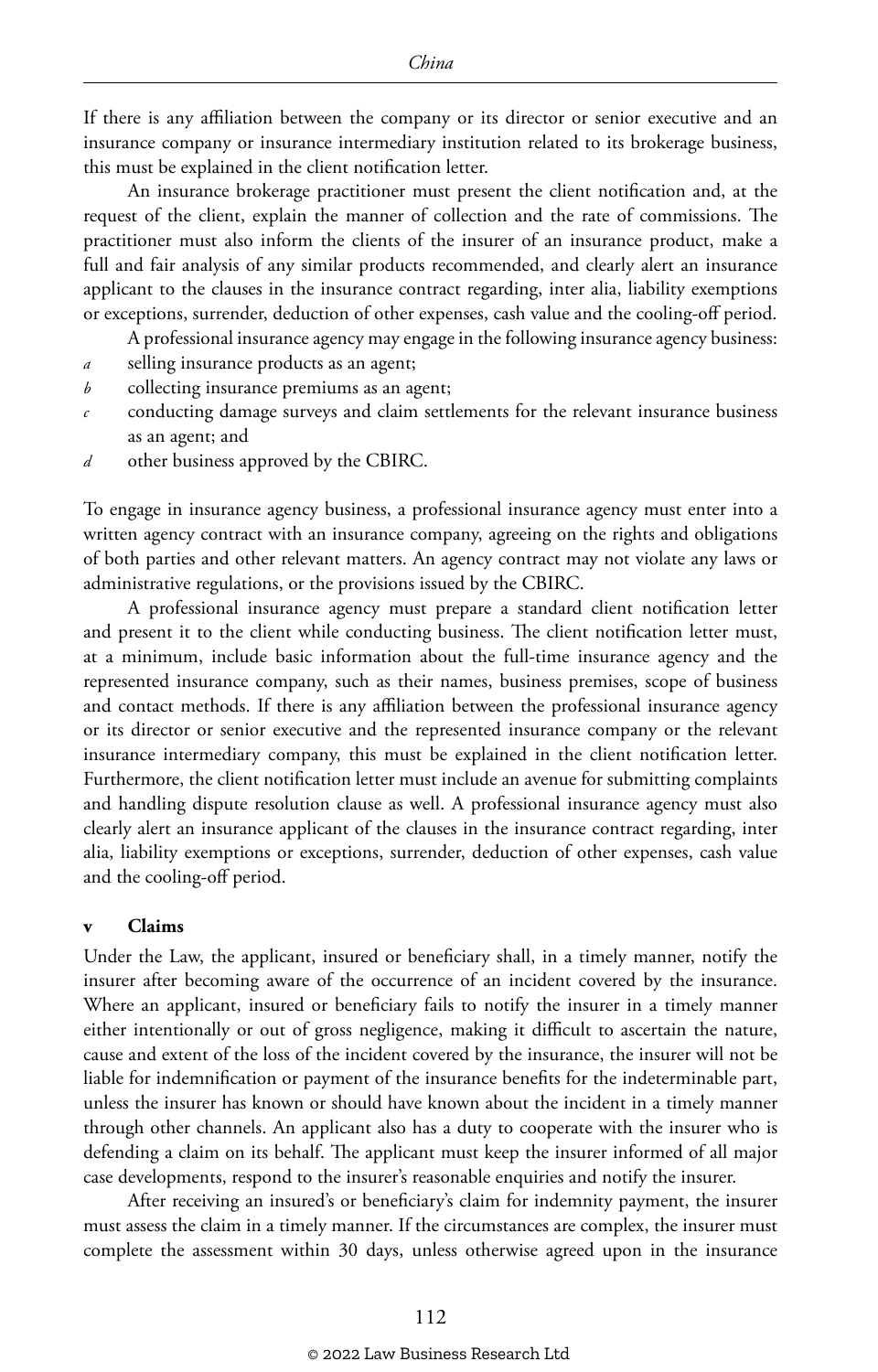contract. The insurer must notify the insured or beneficiary of the assessment result. For a claim that falls within the insurance coverage, the insurer must perform the obligation of paying the indemnity within 10 days of after reaching an agreement on the payment of indemnity with the insured or beneficiary. If the insurance contract provides otherwise for the time limit for indemnity payment, the insurer must perform the obligation of paying the indemnity as agreed upon therein. If the insurer fails to perform the obligation as prescribed, it shall, in addition to paying the insurance indemnity, pay compensation for the insured's or beneficiary's loss suffered.

In cases where an insurer cannot determine the amount of indemnity to be paid within 60 days of receiving a claim for indemnity and the relevant certificates and materials, it must first pay the amount that can be determined according to the current certificates or materials, and after it finally determines the amount of indemnity to be paid, it shall pay the difference.

#### **IV DISPUTE RESOLUTION**

#### **i Jurisdiction, choice of law and arbitration clauses**

#### *Jurisdiction*

China's court hierarchy consists of four levels. The primary courts, intermediate courts, high courts and Supreme Court all have jurisdiction as courts of first instance over civil cases, including insurance litigation, in accordance with the amount of a dispute and the influence of the case.

Generally speaking, the primary courts act as the first-instance courts in most insurance cases. On 30 April 2015, the Supreme People's Court issued the Notice of the Supreme People's Court on Adjusting the Standards for the Jurisdiction of the Higher People's Courts and Intermediate People's Courts over Civil and Commercial Cases of the First Instance, and this can be referred to for the hierarchical jurisdiction of insurance disputes. On 30 April 2020, the Supreme People's Court further issued the Notice of the Supreme People's Court on Adjustments to the Criteria for First-instance Civil Cases under the Jurisdiction of Higher People's Courts and Intermediate People's Courts. This notice sets the minimum amount at issue for trial before a high court to 5 billion yuan. First-instance civil cases with an amount at issue below 5 billion yuan will only be heard by a high court when the matter carries significant influence in the court's jurisdiction. On 17 September 2021, the Circular of the Supreme People's Court on Adjusting the Criteria for the Jurisdiction of Intermediate People's Courts over Civil Cases of First Instance was released. According to this circular, in civil cases with 500 million yuan or more in dispute, and where the domiciles of all parties are within the same provincial-level jurisdiction or none of the parties are within the same provincial-level jurisdiction where the accepting court is located, the intermediate people's court will have first-instance jurisdiction. In civil cases with 100 million yuan or more in dispute, and where the domicile of one of the parties is not within the provincial-level jurisdiction where the accepting court is located, the intermediate people's court will have first-instance jurisdiction.

In terms of territorial jurisdiction, a lawsuit brought on an insurance contract dispute will usually be under the jurisdiction of the court where the domicile of the defendant or the insured object is located. Further, pursuant to Article 21 of the Interpretation of the Supreme People's Court on the Application of the Civil Procedure Law, which was issued on 30 January 2015, for an action instituted for a dispute arising from a property insurance contract, if the subject matter insured is a transport vehicle or goods that were in transit,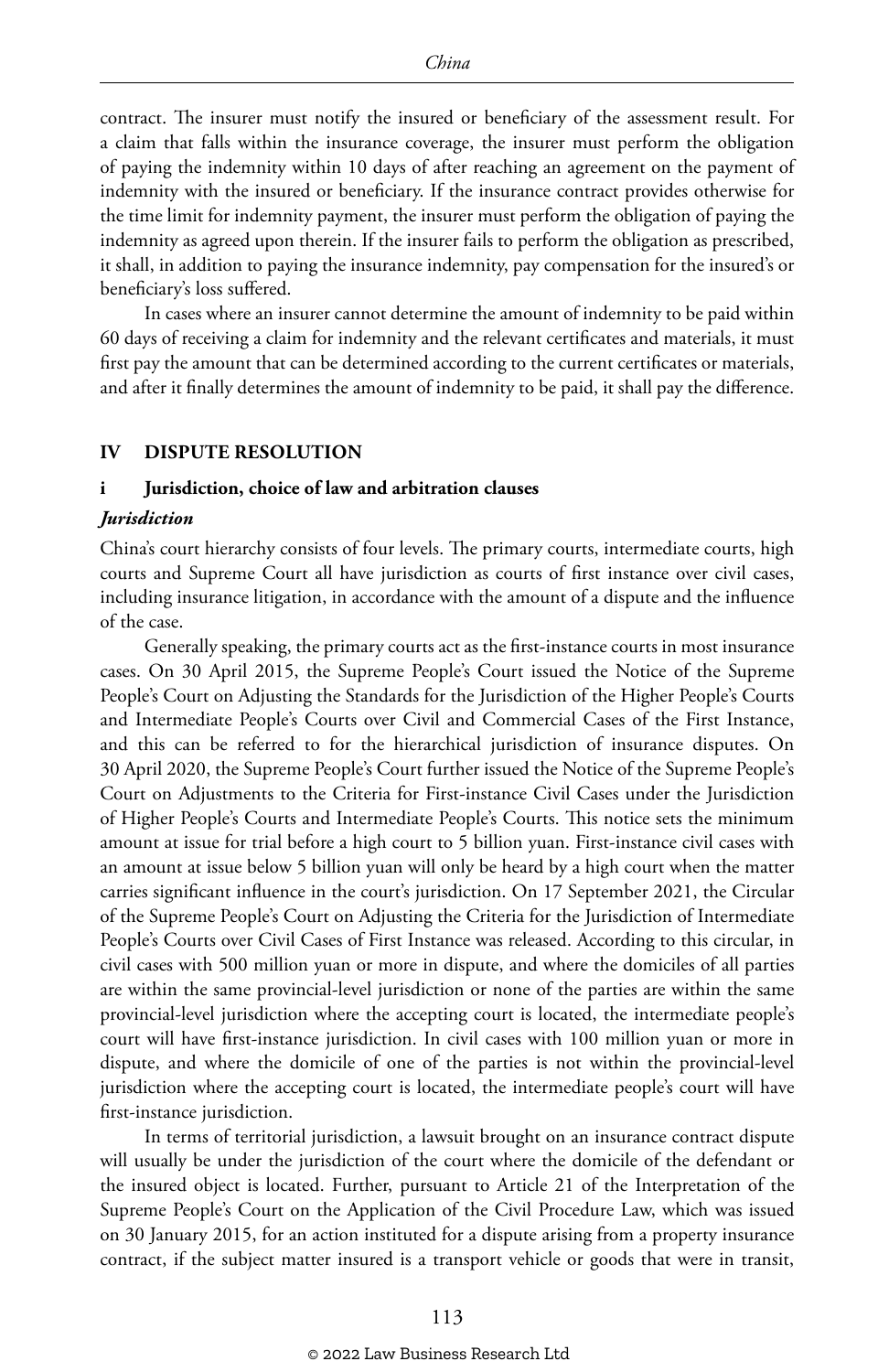the case may be under the jurisdiction of the people's court at the place where the transport vehicle is registered, the place of destination or the place where the insurance accident occurs. A case of dispute over a personal insurance contract may be under the jurisdiction of the people's court of the place of the domicile of the insured.

For litigation involving marine insurance, the court of first instance is the professional marine court, and the Marine Special Procedure Law is applied in such procedure.

#### *Choice of law*

As a common rule, the parties to a contract can choose the governing law in a contract. However, pursuant to Article 12 of the PRC Civil Code, Chinese law shall apply to civil activities within China, except as otherwise stipulated by law. According to Article 3 of the Insurance Law, this law shall also govern insurance activities conducted within the territory of China.

For an insurance contract concluded within the territory of mainland China, and where both the insurance applicant and insurer are Chinese entities or Chinese citizens, Chinese laws will usually be applied compulsorily.

#### *Arbitration clauses*

More and more insurance companies are choosing arbitration as their dispute resolution method, and the most popular arbitration institution in China is the China International Economic and Trade Arbitration Commission.

However, in the insurance contracts of some foreign-invested insurance companies, a dispute resolution clause gives the parties the right to select the method of dispute resolution, either by arbitration or litigation.

Article 7 of the Interpretation of the Supreme People's Court on Certain Issues Concerning the Application of the Arbitration Law states that an arbitration agreement will be invalid if the parties thereto agree that disputes may be resolved either through submission to an arbitration institution for arbitration or by filing an action with a people's court, unless one of the parties applies to an arbitration institution for arbitration and the other party fails to raise an objection within the time limit specified in Article 20, Paragraph 2 of the Arbitration Law.

Consequently, a dispute resolution clause will usually be deemed invalid if it stipulates litigation and arbitration simultaneously. In that case, if either the insured or the insurer submits a dispute in connection with an insurance policy for arbitration, the other party may argue for the invalidity of the clause and refuse arbitration, which means that the dispute will ultimately be resolved by litigation.

#### **ii Litigation**

Pursuant to Article 26 of the Insurance Law, the statute of limitations for an insured or beneficiary to claim the insurance indemnity against the insurer in any insurance other than life insurance is two years, counted from the day when the insured or beneficiary knew or should have known of the occurrence of the insured accident. However, Article 188 of the PRC Civil Code now provides that applicants now have the right to apply for protection of their civil rights for up to three years. Courts, confronted by these two limitation periods, will usually apply the three-year period in cases concerning claims for insurance indemnity.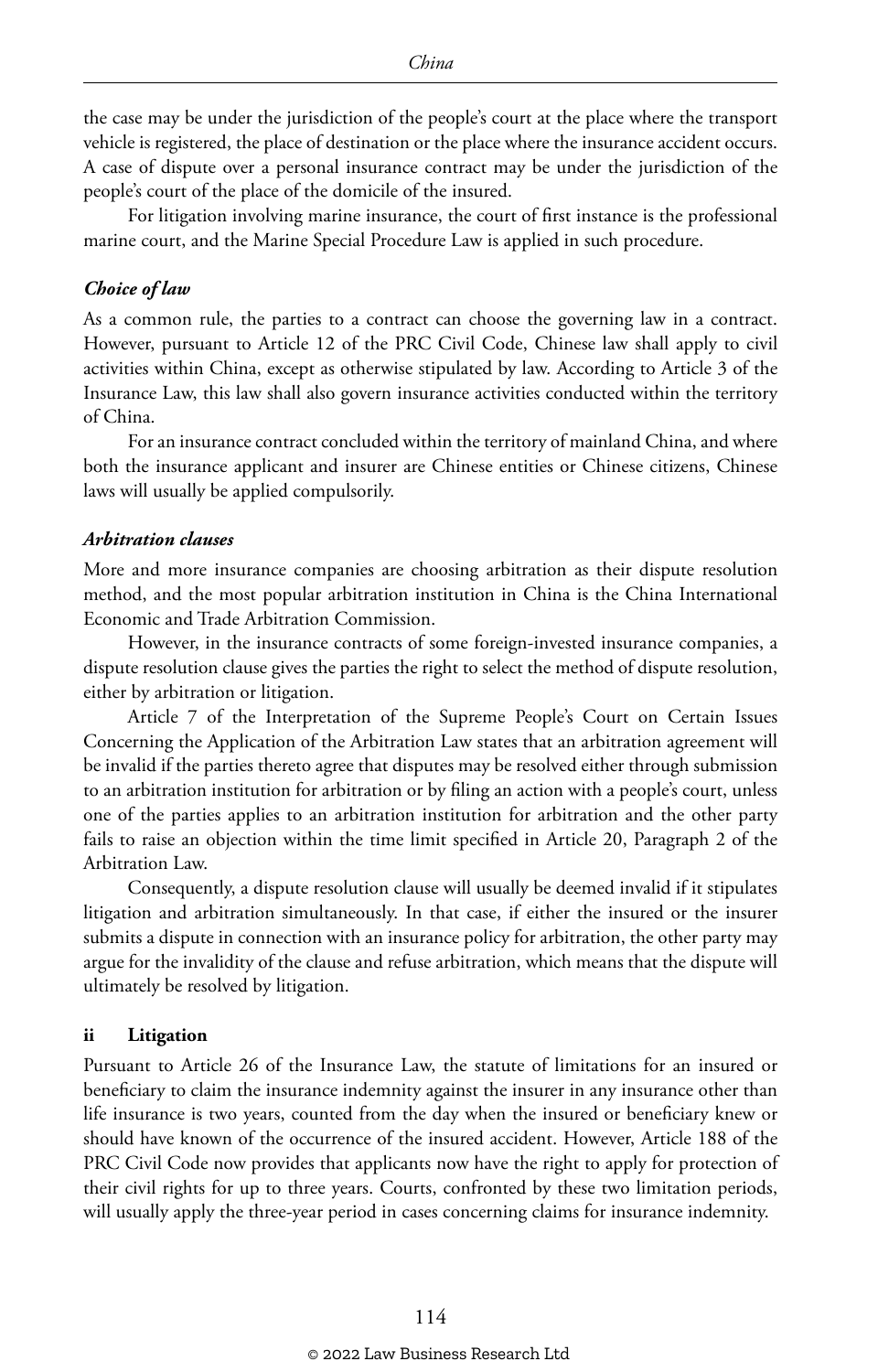The statute of limitation for an insured or beneficiary in life insurance to claim indemnity against the insurer is five years, counted from the day when the insured or beneficiary knew or should have known of the occurrence of the insured accident.

The litigation procedure for insurance disputes is no different from that of other kinds of civil disputes, and the Civil Procedure Law and Interpretation of the Supreme People's Court on the Application of the Civil Procedure Law will be applied. The court must complete trials of first instance cases within six months. It must complete trials of appeal cases against a judgment within three months of the appeal being docketed, but for an appeal case against a ruling, the court shall issue a final ruling within 30 days of the appeal being docketed.

If any party is unsatisfied with the judgment or verdict of the first instance court, the party can appeal to the appellate court at the higher level. The judgment or verdict of the appellate court is binding. The remedy for a binding judgment and verdict is legal review, but this procedure is rarely initiated.

During the civil procedure, each party submits evidence to prove the facts upon which its own litigation requests are based or upon which its refutation of the counterparty's litigation requests is based. However, in insurance disputes, the insurer bears the burden of proof under several conditions based on the Interpretations of the Supreme People's Court on Several Issues Concerning the Application of the Insurance Law (II). For instance, if the parties concerned have any dispute over the scope and content of the inquiry at the time of concluding the insurance contracts, the insurer then bears the burden of proof.

#### **iii Arbitration**

There is no difference between the arbitration procedure of an insurance dispute and that of other kinds of commercial disputes. The parties shall refer to the arbitration institution's arbitration rules and evidence guidelines in an arbitration procedure. The costs for an arbitration procedure are decided by the arbitration rules of each arbitration institution.

#### **iv Mediation**

On 18 December 2012, the former CIRC and the Supreme People's Court jointly issued the Notice of the Supreme People's Court and the China Insurance Regulatory Commission on Carrying out Pilot Work of Establishing the Mechanism for Linking Insurance Dispute Litigation with Mediation in Some Regions of China to establish a mediation system for insurance litigation in some cities. The local courts and insurance associations oversee this system.

Pursuant to the Notice, the courts in the pilot regions can, in accordance with the spirit of the Overall Plan of the Supreme People's Court on Expanding the Pilot Reform of the Mechanism for Settling Disputes by the Linkup of Litigation and Non-Litigation,<sup>3</sup> establish registers of mediation organisations and mediators that are specially invited. Where conditions permit, the courts can also provide mediation organisations and invited mediators with mediation rooms that are specifically provided to carry out the work required for settling insurance disputes.

The courts in pilot regions must, under the precondition of respecting the parties' will and in accordance with the relevant provisions of the Several Opinions of the Supreme People's Court on Establishing a Sound Mechanism for Settling Disputes by the Linkup of

<sup>3</sup> No. 116 [2012] of the Supreme People's Court.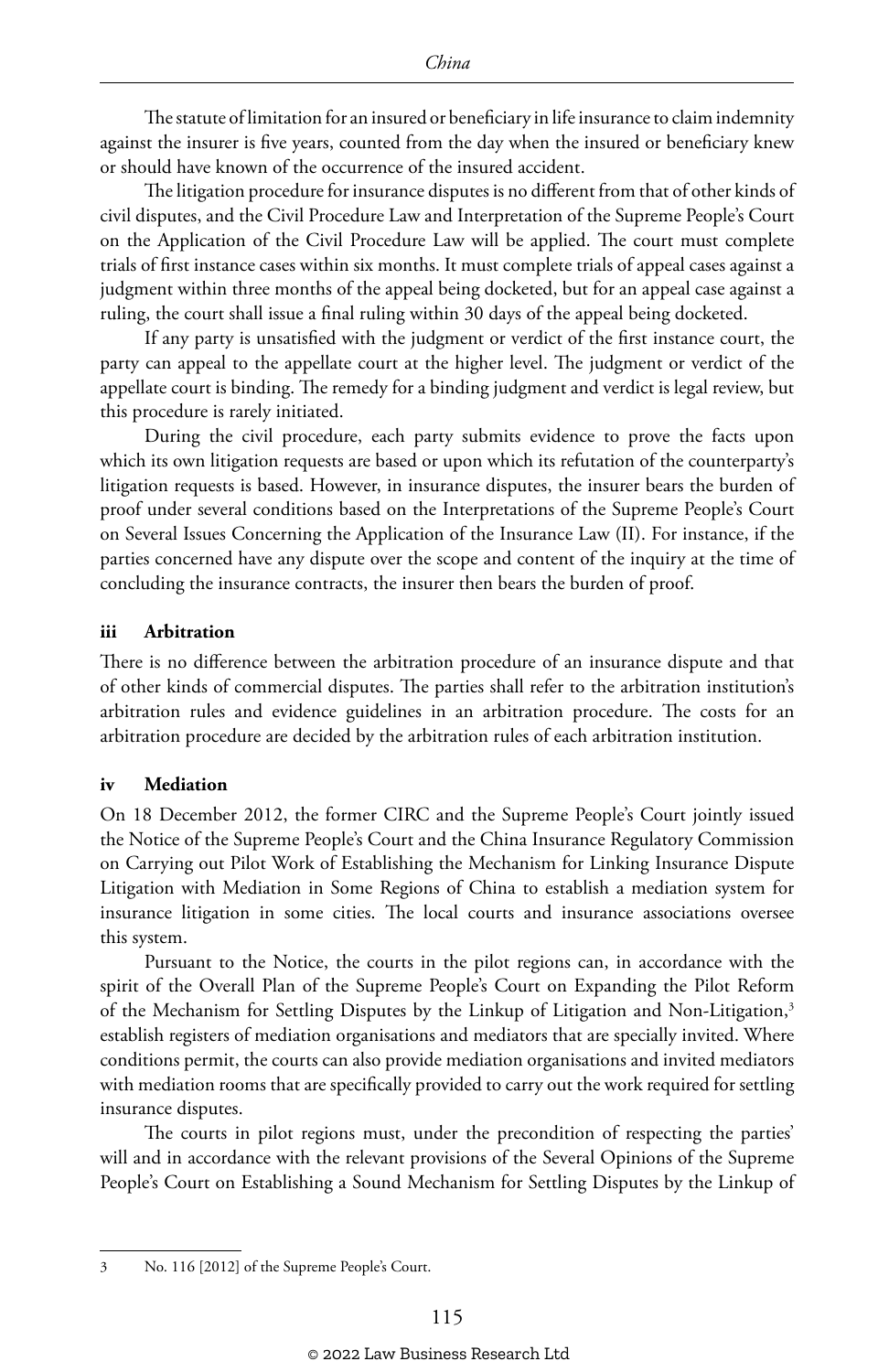Litigation and Non-Litigation,<sup>4</sup> guide parties in effectively settling disputes with low costs through the mechanism for linking insurance dispute litigation with mediation by means of appointed mediation before a case is docketed, and by means of authorised mediation after a case is docketed.

In 2016, the Supreme People's Court and the former China Insurance Regulatory Commission jointly issued the Opinions on Comprehensively Advancing the Building of the Mechanism Linking Litigation with Mediation for Insurance Disputes. With the exception of regions carrying out the pilot programme at the earlier stage, the Opinions will actively expand the scope of the regions carrying out the pilot programme to include all municipalities directly under controlled by the central government and all provincial capitals (capitals of autonomous regions).

After receiving the bill of complaint and before registering a case, a people's court shall guide the parties to resolve insurance disputes via mediation. If the parties agree to this, they must complete relevant mediation forms or sign a letter of consent; if the parties do not agree, the people's court will register the case. After the case is registered, the people's court can still appoint mediation organisations to mediate the dispute with the consent of the parties based on the development of the case. The mediation organisations must finish mediating the dispute within 20 working days of being assigned the case. The mediation period can be extended by seven working days in special circumstances, with the consent of the parties. The mediation organisations can consult with the people's court when dealing with complicated cases.

If a contract is civil in nature, the mediation agreement concluded by the parties to insurance disputes will take place under the mediation of a mediation organisation or mediators. With the signatures and seals of the organisation or mediators, the parties may apply to the court with jurisdiction to confirm the validity of the mediation agreement. A mediation agreement that is confirmed to be valid by the court will have enforceability.

#### **V YEAR IN REVIEW**

On 30 December 2021, the CBIRC issued the Circular on Issuing the Regulatory Measures for Risks in the Outsourcing of Information Technology by Banking and Insurance Institutions (the Outsourcing Circular) which requires banking and insurance institutions to establish an information outsourcing management system and incorporate information technology outsourcing risks into a comprehensive risk management system. The Outsourcing Circular focuses on the following issues.

- *a* When implementing IT outsourcing, a banking and insurance institution shall guarantee network and information security and strengthen the protection of important data and personal information.
- *b* A banking and insurance institution shall define the IT functions that shall not be outsourced; functions involving strategic management, risk management, internal auditing, and other core competitiveness of IT shall not be outsourced.
- *c* A banking and insurance institution shall, in accordance with the IT outsourcing strategies and in combination with the risk assessment situation, define the service

<sup>4</sup> No. 45 [2009] of the Supreme People's Court.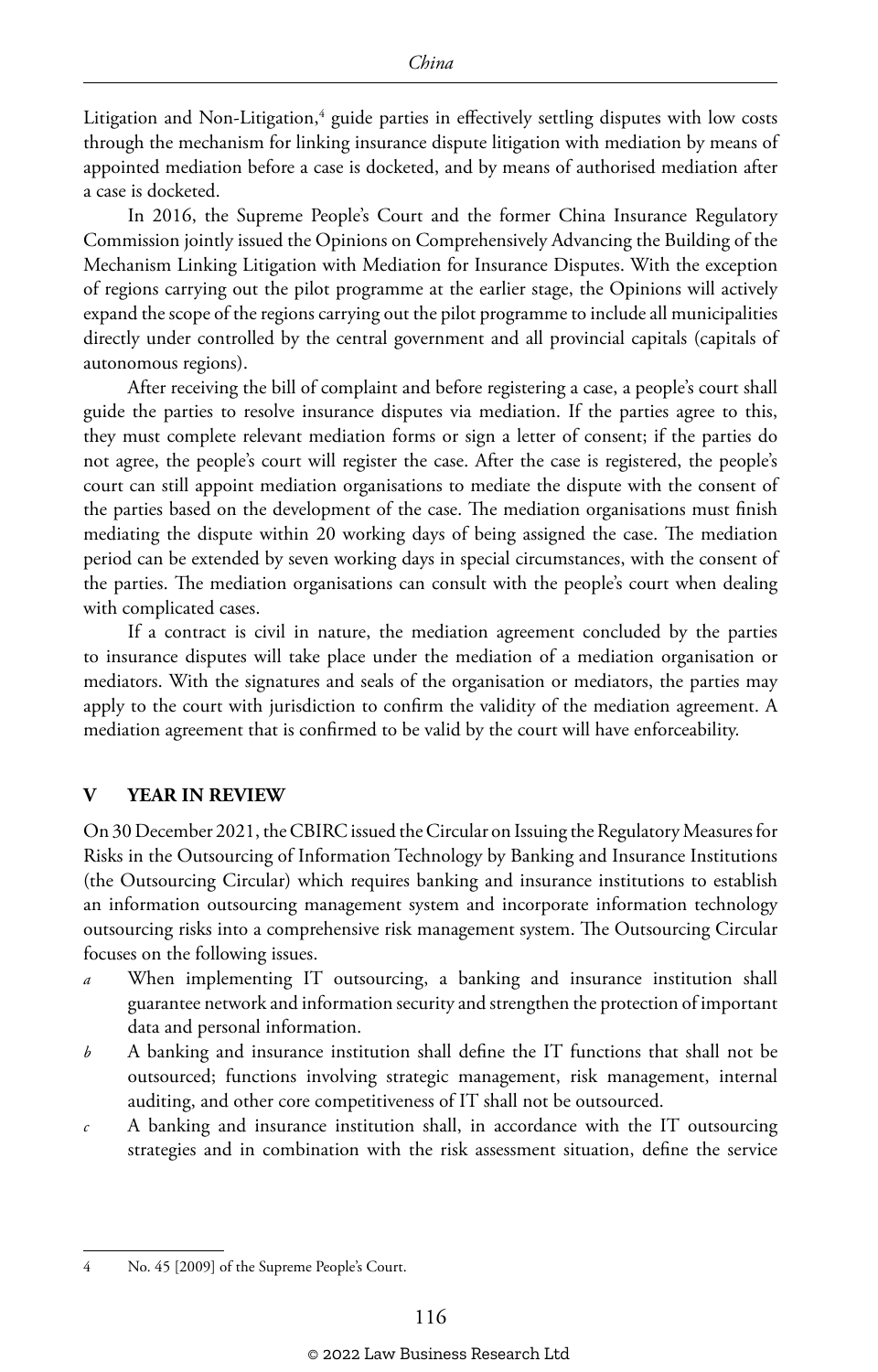provider admission standards, screen alternative service providers, and prudently introduce service providers that have high concentration risks or will increase the overall risks of the institution.

- *d* A banking and insurance institution shall establish a classified management mechanism for IT outsourcing activities and establish the corresponding management and risk control strategies for different types of outsourcing activities; in principle, IT outsourcing shall be divided into the following types: consultation and planning, development and testing, operation and maintenance, security services, and business support.
- *e* When conducting cross-border outsourcing, a banking and insurance institution shall fully assess the political, economic, social, legal, cultural, and other operational environments of the countries or regions where the service providers are located. The cross-border storage, processing and analysis of information, if involved, shall be subject to the relevant laws and regulations of China.

The promulgation of the Outsourcing Circular is an important measure for the CBIRC to better regulate the IT outsourcing activities of insurance institutions, and it also responds to the provisions of the Personal Information Protection Law on the protection of personal information.

#### **VI OUTLOOK AND CONCLUSIONS**

The deputy chairman of the CBIRC delivered a speech on 28 July 2021, where he stated that in the new era of development, the CBIRC will explore new paths and new mechanisms for financial support to achieve peak carbon emissions and carbon neutrality, build new, mutually reinforcing features of green finance together with environmental, social and governance investment, and continuously promote high-quality economic and social development and a comprehensive shift towards a green and low-carbon society.

We believe that in the year 2022, with the effective enforcement of relevant rules and regulations, the Chinese insurance industry will be presented with great opportunities for development and possibilities for a healthier and more mature market environment. In the meantime, with more and more open policies to foreign investors in the Chinese financial market, the Chinese insurance market will be further internationalised in the coming days.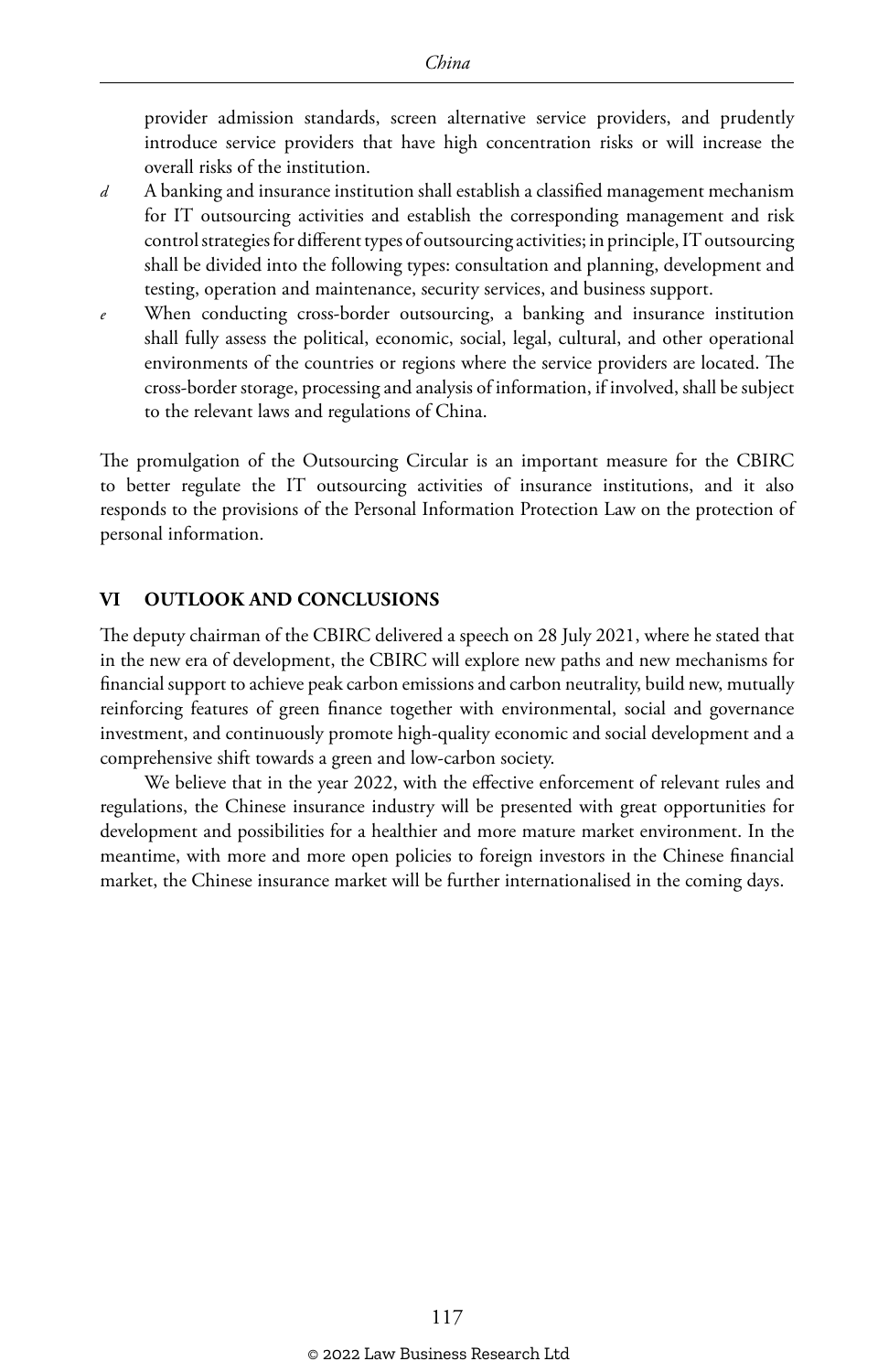## ABOUT THE AUTHORS

#### **ZHAN HAO**

#### *AnJie Law Firm*

Zhan Hao is the managing partner of AnJie Law Firm. He specialises in litigation and arbitration of insurance and reinsurance cases, M&A relating to insurance companies, establishment of domestic and foreign-funded insurance organisations in China, utilisation of insurance funds and insurance compliance, etc. He also has great experience in antitrust filings with SAMR, defence of investigation on monopoly agreements (cartels) and abuse of dominance, antitrust private litigation, antitrust compliance, antitrust analysis from an economic perspective and anti-unfair competition. Zhan Hao has been put into the arbitrator list of CIETAC, HKIAC, BJAC, SHIAC and other arbitration institutions.

His educational background includes Tehua Research Centre (post-doctoral researcher, economics); Peking University, School of Law (PhD, economic law); China-EU Jurisdiction and Law Cooperation Programme (officially selected and supported by the government to study in the United Kingdom, France, Belgium, Germany, Denmark and Spain); and Wuhan University, School of Law (LLM and LLB).

He has been awarded as the Tier One PRC Insurance Lawyer by *Chambers and Partners*, 'World's Leading Insurance & Reinsurance lawyers' by *Who's Who Legal*.

#### **WANG XUELEI**

#### *AnJie Law Firm*

Wang Xuelei is a partner at AnJie Law Firm. He has great experience in litigation and arbitration. He represents different insurance companies in insurance subrogation dispute cases, property all risks insurance dispute cases, personal life insurance dispute cases, liability insurance dispute cases and some other non-insurance contentious cases.

Wang Xuelei practises in insurance and reinsurance, and litigation and arbitration. His educational background includes Shijiazhuang University of Economics, School of Law  $(LLB).$ 

#### **YU DAN**

#### *AnJie Law Firm*

Yu Dan is a partner at AnJie Law Firm. She has great experience in insurance compliance. She serves as legal counsel to many insurance institutions such as the People's Insurance Company (Group) of China Limited, Taikang Life Insurance Comapny Limited, PICC Property and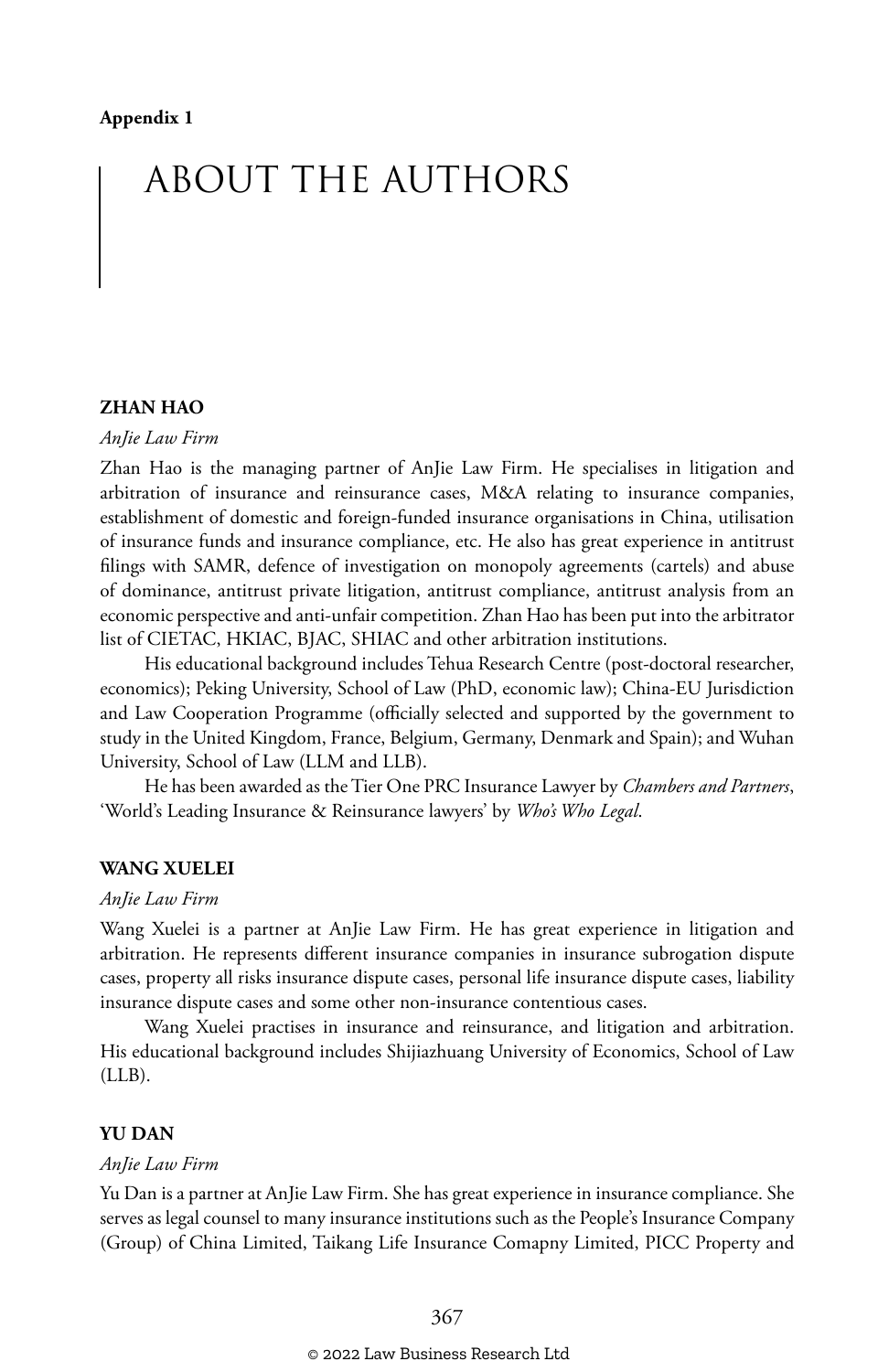Casualty Company Limited, PICC Life Insurance Company Limited, China Life Property & Casualty Insurance Company Limited and China United Property Insurance Company Limited. She also specialises in the utilisation of insurance funds.

Yu Dan practises in insurance and reinsurance, and corporate compliance. Her educational background includes Wuhan University, School of Law (LLB).

#### **CHEN JUN**

#### *AnJie Law Firm*

Chen Jun is a partner at AnJie Law Firm. She has great experience in insurance compliance. She serves as legal counsel to many insurance institutions, such as Anbang Insurance Group Company Limited, China Joint Property Insurance Company Limited, Sunshine Property Insurance Company Limited, China Huanong Property & Casualty Insurance Company Limited and Generali China Insurance Company Limited. She also specialises in the utilisation of insurance funds.

Chen Jun practises in insurance and reinsurance, and corporate compliance. Her educational background includes Heilongjiang University, School of Law (LLM) and Southwestern University of Finance and Economics, School of Economics (LLB).

#### **WAN JIA**

#### *AnJie Law Firm*

Wan Jia is a partner at AnJie Law Firm. She has extensive experience in the field of insurance and reinsurance law services, and has represented parties in a great number of insurance disputes before Shanghai High People's Court, Jiangsu High People's Court and other high-level people's courts. She has also rendered legal services to insurance issues valued at over 1 billion yuan.

Wan Jia practises in insurance and reinsurance, and litigation and arbitration. Her educational background includes the College of William & Mary (LLM), Zhongnan University of Economics and Law (LLB) and Huazhong University of Science and Technology (Bachelor of Engineering).

#### **LIANG BING**

#### *AnJie Law Firm*

Liang Bing is a partner at AnJie Law Firm. She has great experience in the utilisation of insurance funds. She also has great experience in insurance compliance.

Liang Bing practises in utilisation of insurance funds, insurance compliance, and PE investment. Her educational background includes Beijing Sport University (LLM) and the National Police University for Criminal Justice (LLB).

#### **WU SHANSHAN**

#### *AnJie Law Firm*

Wu Shanshan is a senior associate at AnJie Law Firm. Wu Shanshan has extensive experience in the field of insurance and reinsurance, litigation and arbitration, and insurance assets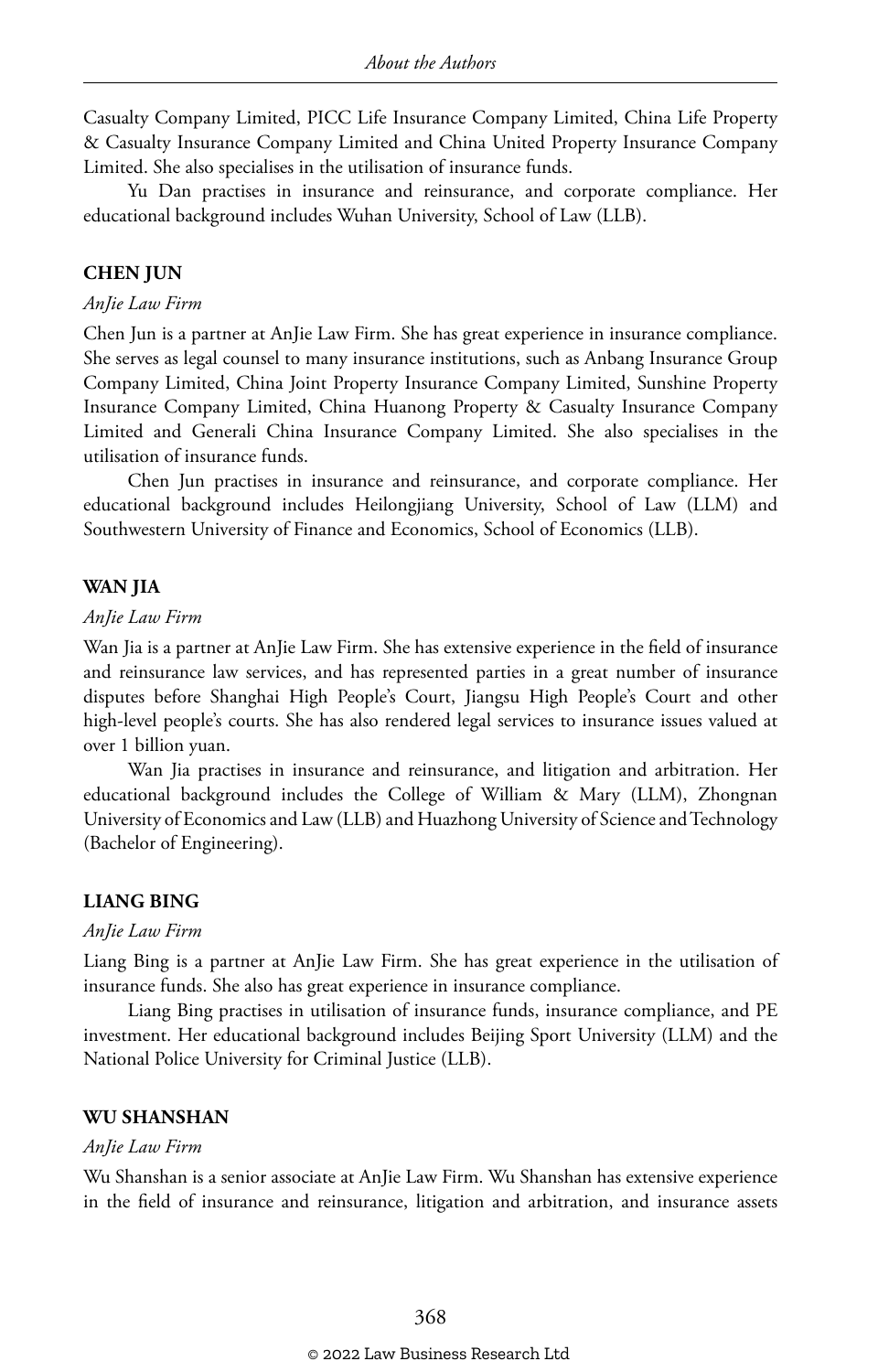management. She has represented parties in a great number of dispute cases before the Supreme People's Court, Beijing High People's Court, and CIETAC etc. She also has rendered legal services to various insurance institutions.

Wu Shanshan practices in insurance and reinsurance, litigation and arbitration, and insurance assets management. Her education background includes University of Hamburg (Master of EU Law and International Law), China University of Political Science and Law (LLM) and Dalian University of Foreign Languages (Bachelor of Arts).

#### **ANJIE LAW FIRM**

19F, Tower D1, Liangmaqiao Diplomatic Office Building No. 19 Dongfangdonglu, Chaoyang District Beijing 100600 China Tel: +86 10 8567 5988 Fax: +86 10 8567 5999 zhanhao@anjielaw.com wangxuelei@anjielaw.com yudan@anjielaw.com junchen@anjielaw.com wanjia@anjielaw.com liangbing@anjielaw.com wushanshan@anjielaw.com www.anjielaw.com